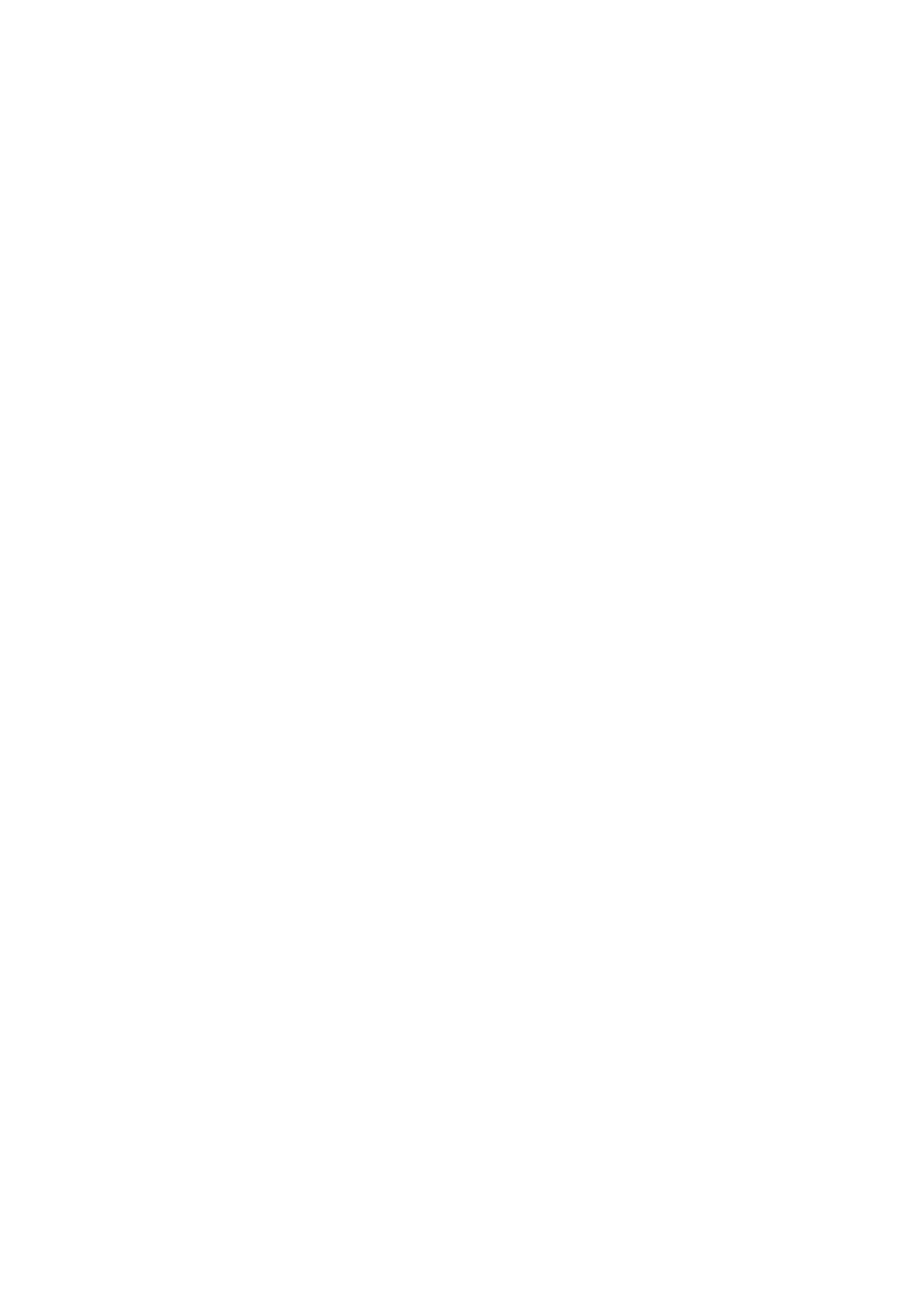# A Mechatronically Measurable Double Pendulum for Machine Interval Experiments

Piers Lawrence<sup>†</sup>, Michael Stuart<sup>†</sup>, Richard Brown<sup>†</sup>, Warwick Tucker‡ and Raazesh Sainudiin†∗

Department of Mathematics and Statistics† , University of Canterbury, Private Bag 4800, Christchurch, New Zealand

Theoretical Statistics and Mathematics Unit∗, Indian Statistical Institute, 8th Mile, Mysore Road, RVCE Post, Bangalore 560 059, India Tel.: +91-80-2848 3002 ext 479, Fax: +91-80-2848 4265

Department of Mathematics‡ , Uppsala University, Box 480, 751 06 Uppsala Sweden

Some rights reserved. COOSO



This work is licensed under the Creative Commons Attribution-Noncommercial-Share Alike 3.0 New Zealand Licence. To view a copy of this license, visit http://creativecommons.org/licenses/by-nc-sa/3.0/nz/.

isibang/ms/2010/11, October 25, 2010

<sup>∗</sup>Corresponding Author: r.sainudiin@math.canterbury.ac.nz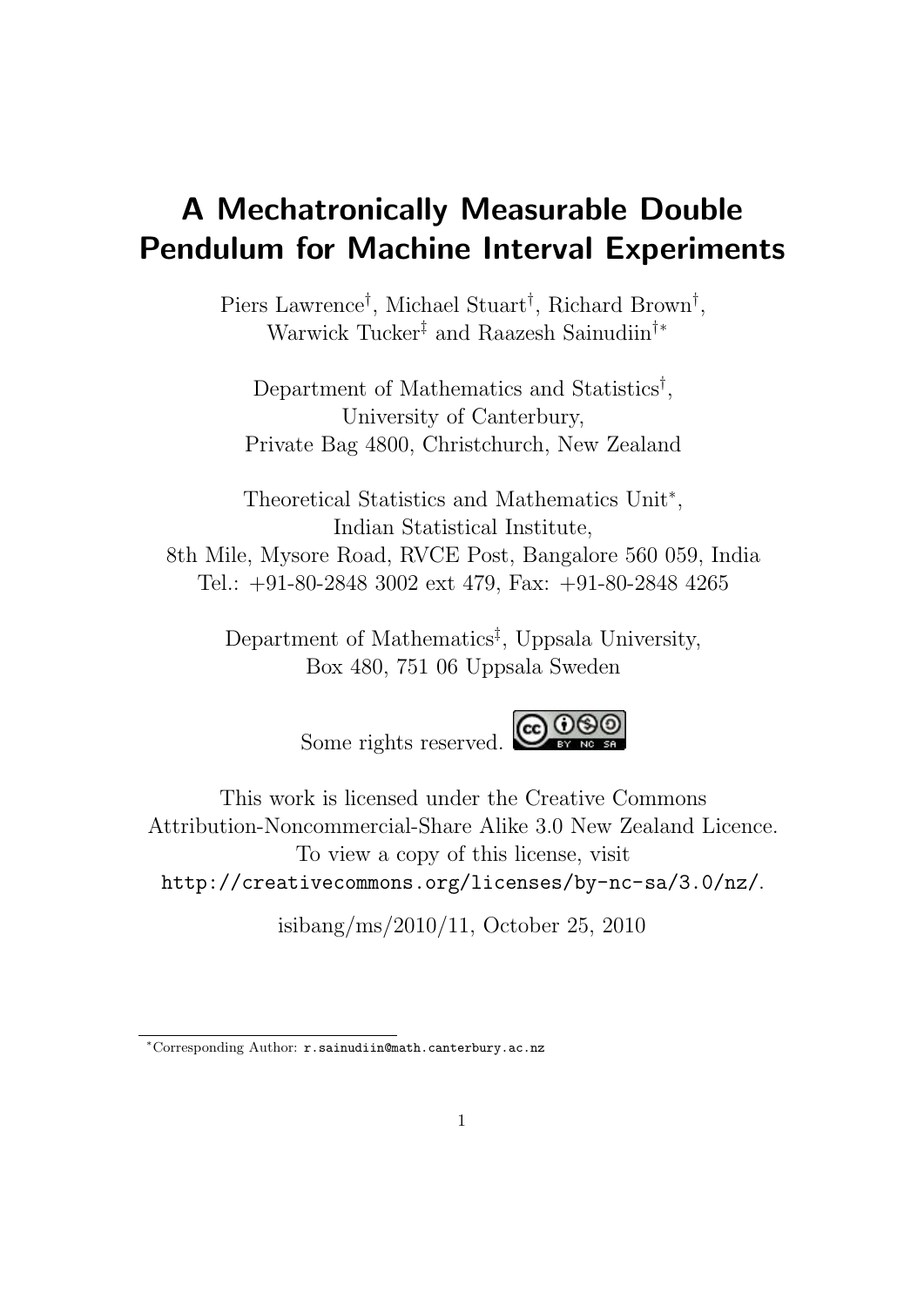The double pendulum is an example of dynamical system that exhibits chaotic dynamics. Whilst there have been many papers describing the theoretical aspects of chaos, there have been few that examine these theories rigorously on a physical device. It is the purpose of this report to outline the development of a physical double pendulum system from which discrete measurements of the enclosures of the angular positions of the arms can be made. We describe the electronic system that transfers the measurement data to a host PC and the host software to store the measurements for further analysis using enclosure methods. Our device is a prerequisite for rigourous parameter estimation in machine interval experiments using techniques from computer-aided proofs in analysis.

# **Contents**

|           | 1. Motivation       |                                                                                               | 3              |
|-----------|---------------------|-----------------------------------------------------------------------------------------------|----------------|
|           |                     | 2. Mechanical Design Summary                                                                  | 4              |
|           |                     |                                                                                               | $\overline{4}$ |
|           | 3. Data Acquisition |                                                                                               | 5              |
|           |                     |                                                                                               | $\overline{5}$ |
| 3.2.      |                     |                                                                                               | 5              |
| 3.3.      |                     |                                                                                               | 6              |
|           |                     |                                                                                               | $\overline{7}$ |
|           | 4. Construction     |                                                                                               | $\overline{7}$ |
|           |                     |                                                                                               | 8              |
|           | 4.1.1.              | Outer arm                                                                                     | 8              |
|           | 4 1 2               |                                                                                               | 9              |
|           | 4.1.3.              | Top bearing housing $\ldots \ldots \ldots \ldots \ldots \ldots \ldots \ldots$                 | 9              |
|           | 4.1.4.              | Final assembly $\ldots \ldots \ldots \ldots \ldots \ldots \ldots \ldots \ldots$               | 9              |
| 5. Data   |                     |                                                                                               | 9              |
| 6. Manual |                     |                                                                                               | 11             |
| 6.1.      |                     |                                                                                               | 11             |
|           | 6.1.1               |                                                                                               | 11             |
|           |                     |                                                                                               | 11             |
|           |                     |                                                                                               | 12             |
|           |                     |                                                                                               | 12             |
|           | 6.2.2.              |                                                                                               | 14             |
|           |                     |                                                                                               | 14             |
|           |                     |                                                                                               | 15             |
|           |                     | 6.3.1. Plotting a Log $\ldots \ldots \ldots \ldots \ldots \ldots \ldots \ldots \ldots \ldots$ | 15             |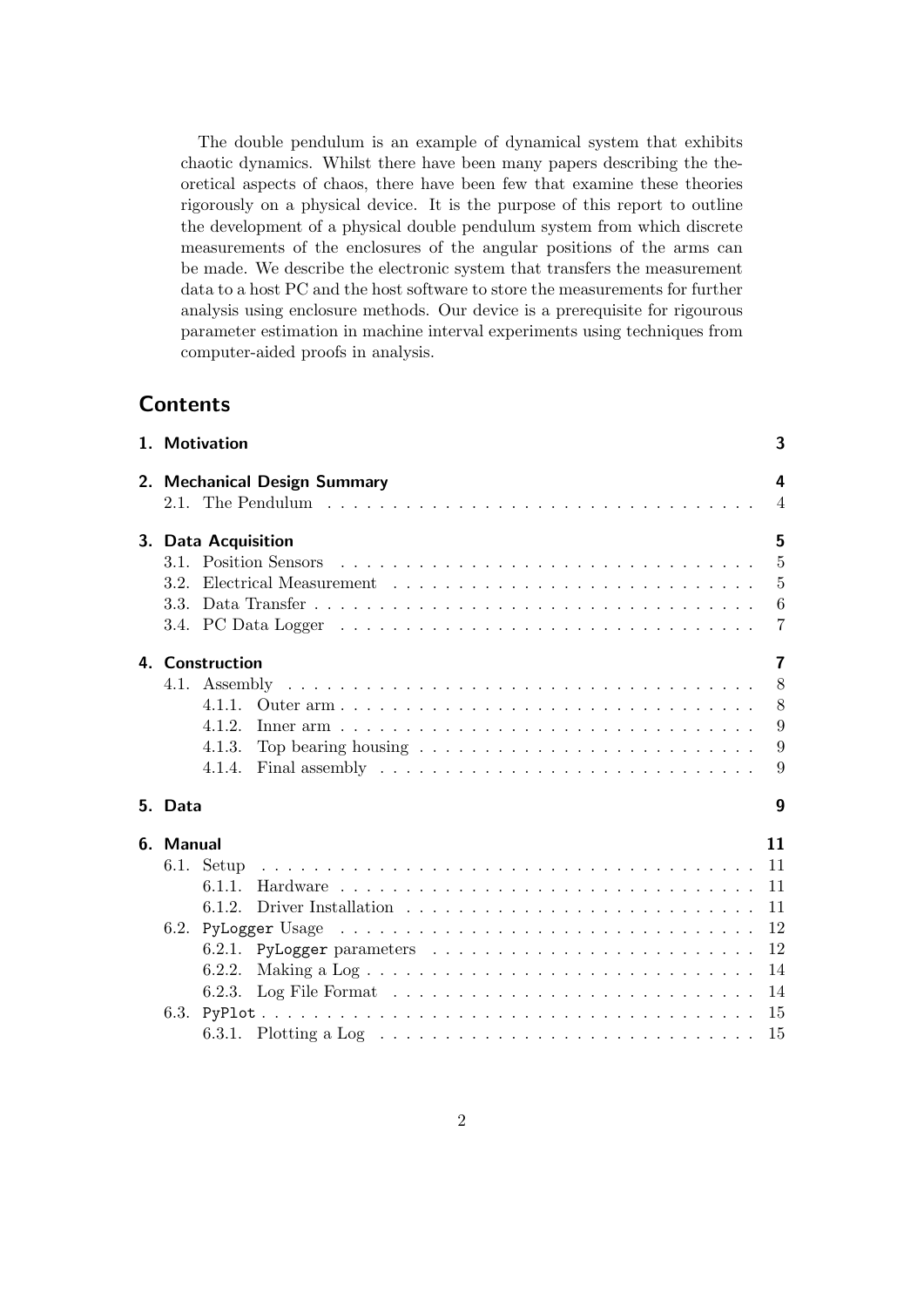#### A. Mechanical Drawings 15

|  | <b>B.</b> Data Acquisition |                                             | 20 |  |
|--|----------------------------|---------------------------------------------|----|--|
|  |                            |                                             |    |  |
|  |                            |                                             |    |  |
|  |                            |                                             |    |  |
|  |                            |                                             |    |  |
|  |                            |                                             |    |  |
|  |                            |                                             |    |  |
|  |                            |                                             |    |  |
|  |                            |                                             |    |  |
|  |                            |                                             |    |  |
|  |                            |                                             |    |  |
|  |                            |                                             |    |  |
|  |                            |                                             |    |  |
|  |                            |                                             |    |  |
|  |                            |                                             |    |  |
|  |                            |                                             |    |  |
|  |                            | C. FPGA Register Set                        | 26 |  |
|  |                            | D. Data Acquisition Device Control Protocol | 33 |  |
|  |                            | <b>E.</b> Programming the ARM Firmware      | 37 |  |
|  |                            | <b>F. Author's Contributions</b>            | 38 |  |
|  |                            | <b>G.</b> Acknowledgements                  | 39 |  |

# 1. Motivation

Enclosure methods that rely on machine interval arithmetic — validated computer arithmetic that encloses or bounds all numerical errors — have become an important tool in computer-aided proofs in analysis. Some examples where these methods have been applied include proofs of the Feigenbaum conjectures [1], the double bubble conjecture [2], the existence of the Lorenz attractor [3] and the Kepler conjecture [4]. However, computer-aided proofs have rarely been applied to validate heuristic solutions to challenging decision problems in statistics. The aim of this project is to be able to apply enclosure methods to address the challenging statistical decision problem of rigorous parameter estimation in a chaotic statistical experiment with the double pendulum.

Chaotic or complex non-linear systems pose some of the most challenging decision problems in engineering science. One of the simplest systems of this type is the double pendulum (DP). The DP exhibits rich dynamics [5] and chaos at certain energies [6], thus making it challenging to model and measure for parameter estimation [7, 8].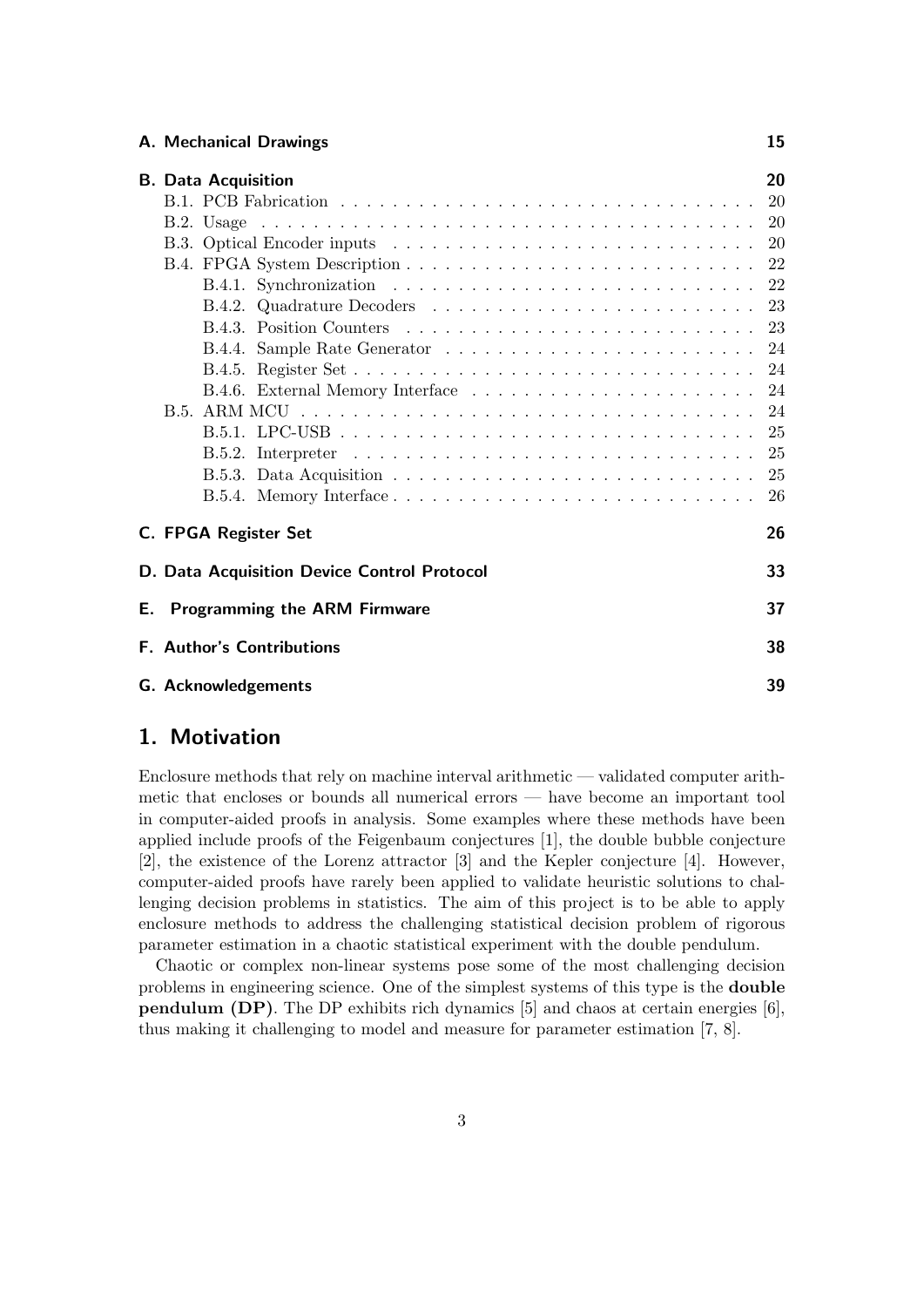Rigorous parameter estimation in such systems must account for the physical limits of the sensors' empirical resolution and the computer's numerical resolution. Past experiments with DP systems [7, 8, 9] were not rigorous; they neither enclosed the uncertainty in DP's angular positions nor employed validated numerical methods. Recent work on validated parameter estimation is largely limited to simulated data[10, 11].

Thus, our objective here is to design a measurable DP (Fig. 1A) that successfully accounts for the limit of the sensors' empirical resolution. The proposed project will produce data enclosures of the angular position of each arm through time (Fig. 1C) of our custom-built DP (Fig. 1B). Our device is a prerequisite for set-valued extensions of classical decision-theoretic properties of rigourous parameter estimators [12], such as identifiability, consistency and efficiency, over machine-representable filtrations using the formalism of machine interval experiments [13].



Figure 1: Double Pendulum

# 2. Mechanical Design Summary

#### 2.1. The Pendulum

In designing the pendulum, the main objective was to keep the design simple so that it could be easily replicated, for example, in a high school or university workshop. The pendulum was designed to be modular, so that changes to the characteristic parameters of the system could be made with relative ease.

The characteristic parameters of the double pendulum system are:

- Centre of mass of each arm
- Moment of inertia of each arm
- Mass of each arm
- Length of the inner arm

The first three parameters depend on the shape of the pendulum and not on the scale. So we chose to fix the length of the arm, and hence the scale of the pendulum. The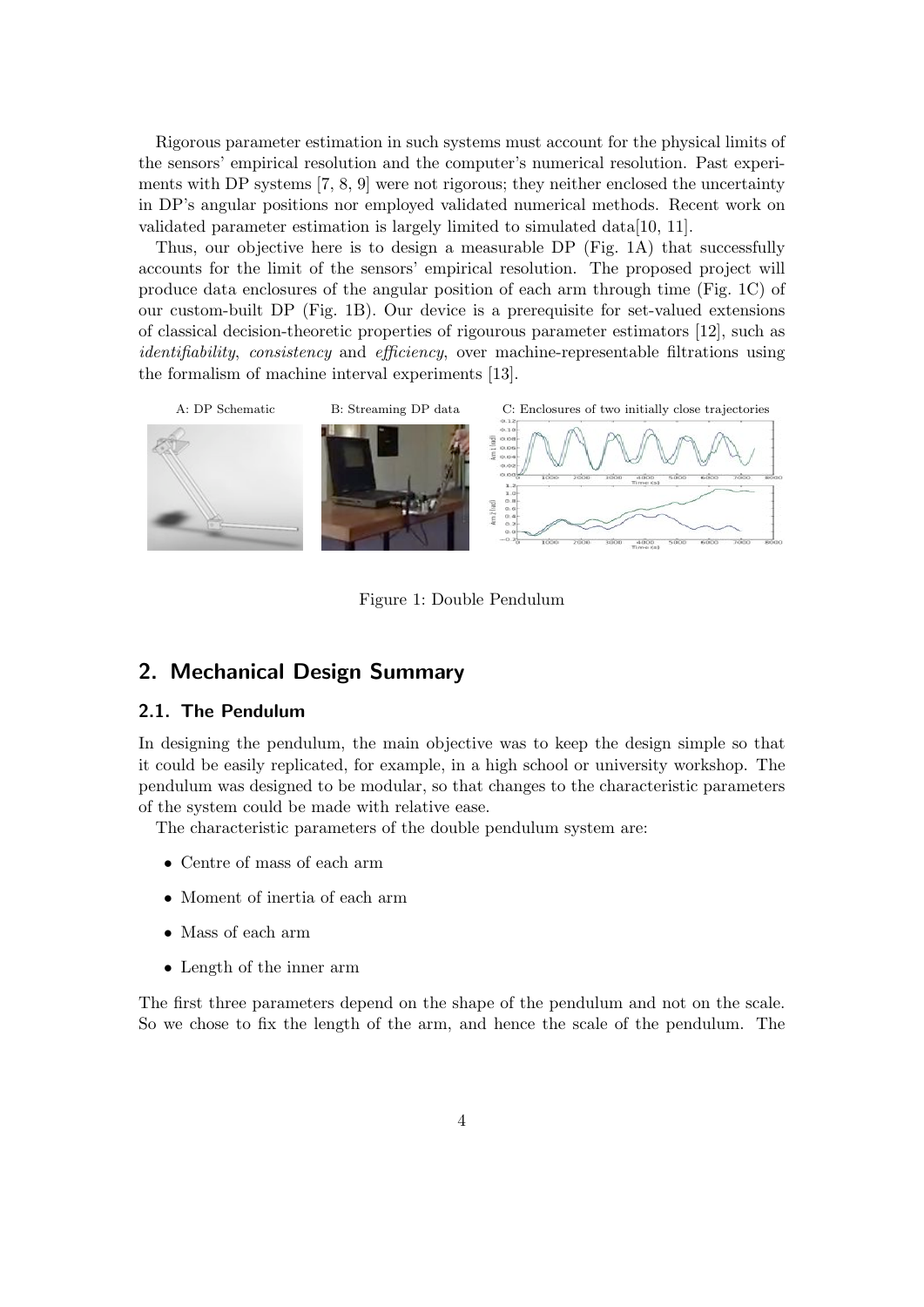remaining parameters can easily be varied by the addition of external masses to the base pendulum system.

An important consideration in the design relating to the inertia and centre of mass is the geometry of the pendulum. The geometry should be kept as homogeneous and symmetric as possible to simplify the recalculation of the parameters as masses are added to the system.

Friction was another consideration that was taken into account when designing the system. The main contributor to friction is likely to be the joints. This friction cannot be eliminated, but kept minimal by the use of low friction ball bearings. In Section 3 we describe the physical measurements.

# 3. Data Acquisition

The primary purpose of the pendulum is to be able to record the angular positions of each arm within some known limit. An electronic data acquisition system was designed to record the the movements of the double pendulum in real time. This section gives a broad description of the system, technical details may be found in Appendices B and C.

#### 3.1. Position Sensors

Optical encoders are the standard means of precisely measuring angular position. Optical encoders are essentially a slotted disk with an LED illuminating one side and two photodiodes detecting the light shining through the slots in the disk. When there is a transition from light to dark or dark to light, the transition is converted to a binary signal by the photo-diodes. Counting the transitions allows the angular position to be determined. The two photo-diodes are arranged to be  $90°$  out of phase with respect to the binary signal that is being generated. When there is a change in direction one of the channels will fall behind the other, allowing the direction to be determined. This is known as quadrature encoding as if both the rising and falling edges of the signal for both channels are used, the resolution of the encoder wheel is increased by a factor of four.

For our device we used Avago HEDS-5505 optical encoders modules [14], these modules have 2000 slots per revolution. When combined with quadrature encoding this gives a resolution of 8000 measurable transitions which gives an angular resolution of approximately 0.045°. Two optical encoders were used, one attached at each joint of the double pendulum.

#### 3.2. Electrical Measurement

Measurements are made using an electronic device whose main components are an FPGA (field programmable gate array) and a microcontroller. Fig. 2 shows a block diagram of the systems encompassed by the device.

The optical encoders output an incremental signal which must be converted into an integer position measurement. To do this we use an FPGA to filter and sample the incoming signal from the encoders. An FPGA is used for the following reasons: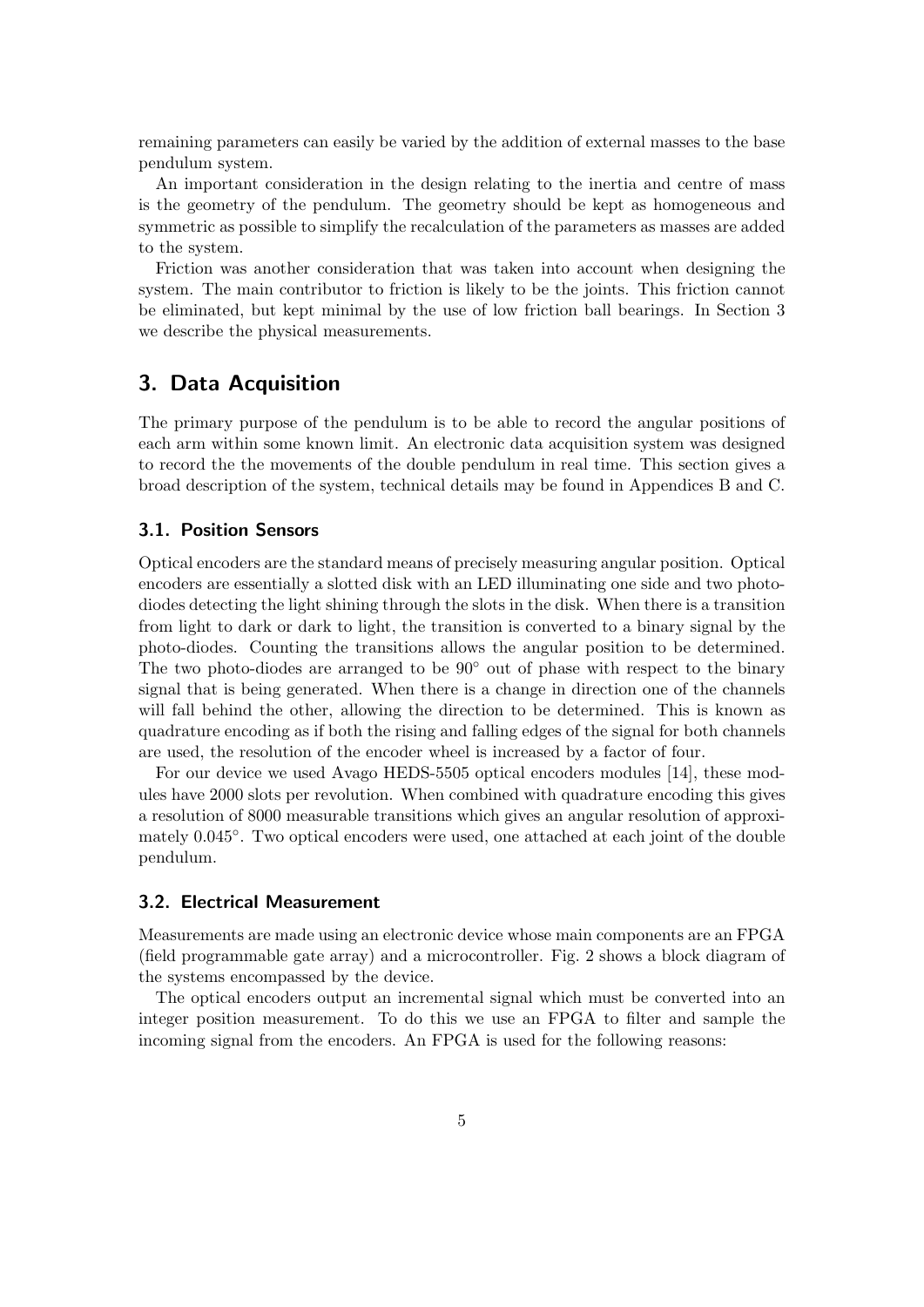#### Shaft Encoder Interface PCB



Figure 2: Block Diagram of Data Acquisition PCB

- True simultaneous sampling of multiple digital sources (in this case optical encoder outputs)
- High speed sampling of all channels possible (up to tens of Mbps)
- Very low latency digital glitch filtering is customizable on all input channels
- Ability to be reprogrammed makes the platform flexible possibly useful for future projects or customizable for other types of sensors

The encoder signals are filtered, then sampled at a user definable rate of between 1 to 160kHz. 160kHz is the required sample rate to catch every transition if the pendulum is rotating at 20 revolutions per second, which is a considerable overestimate of the pendulum speed under normal conditions.

The FPGA updates internal counters whenever an increment or decrement event occurs, these counts occur independently of the sampling. A request is sent to the microcontroller to read the new count from a 16 bit parallel bus every sample period.

# 3.3. Data Transfer

To utilise the measurement data, it needs to be easily tranferred to a PC, ideally in real time. The primary consideration for the transfer of data is the speed at which it can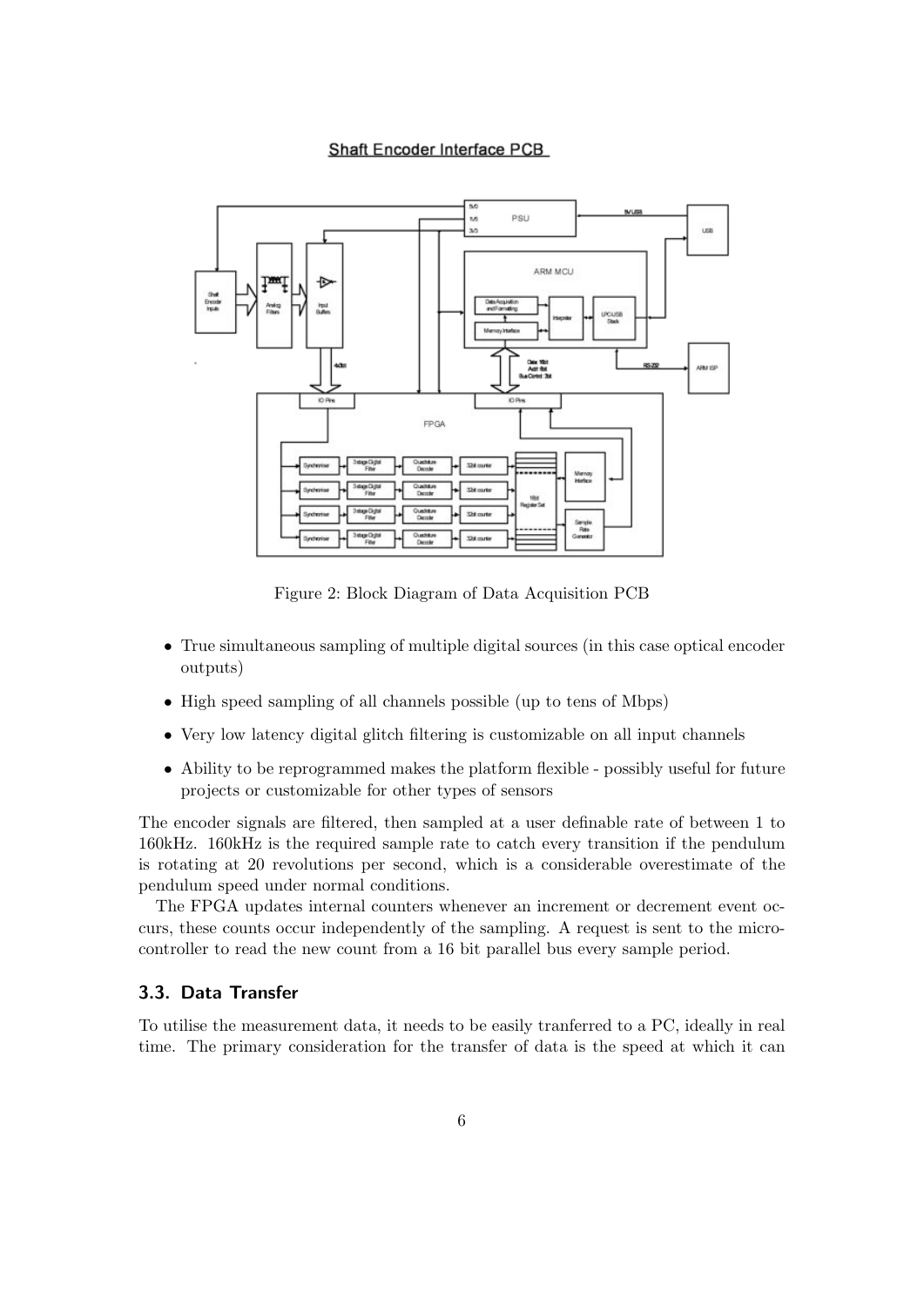be sent to the host PC. For this reason the microcontroller was chosen to have USB (Universal Serial Bus) capabilities. In Full-Speed mode, USB supports a data transfer rate of 12Mbps, that should be well within the physical capability to produce data. USB is also desirable as it is a standard data connection supported by every personal computer, and hence makes the system portable and easily demonstrated.

The microcontroller reads acquired data from the FPGA, formats the data according to user-specified rules and then sends the data to a PC application via USB.

## 3.4. PC Data Logger

The PC logger application was written in python. The main features of the application are capture of data from the data acquistsion hardware, and logging of that data to a file for later use. A major limitaion was encountered during developmemnt of the logger application. The mode of data transport chosen was via a CDC class driver or virtual serial port. Although the speed at which these ports can communicate is approximately 6Mbps, it was found that the logger application could not process the incoming data fast enough, resulting in buffer overruns and consequent loss of data when sampling at speeds above 100kHz. When used with a sample rate of 50kHz it has been demonstrated that data may be stored without discontinuities, and with only minor loss of precision.

A major enhancement to the project will be the reimplementation of the logger application in C or  $C_{++}$  with the utilisation of raw USB bulk data transfer. It is estimated that this would comfortably extend the usable bandwidth of the data acquisition system to the estimated required sample rate of 160kHz or better.

# 4. Construction

The full technical drawings of the pendulum are provided in Appendix A. The main design considerations of the pendulum were,

- Ease of construction
- Modularity
- Adjustable mass
- Adjustable centre of mass
- Adjustable arm lengths

As discussed in Section 2, the scale of the pendulum was fixed with the distance between shaft centres of 275*.*4mm. The two arm lengths are approximately equal, however the inner arm has twice the mass the outer arm. The mass of each arm can be controlled by adding external brass masses to each arm. This affects both the mass and centre of mass of each arm.

The arms of the pendulum were made out of mild steel rod. This has a number of advantages, external masses can easily be added and moved on the rods to change the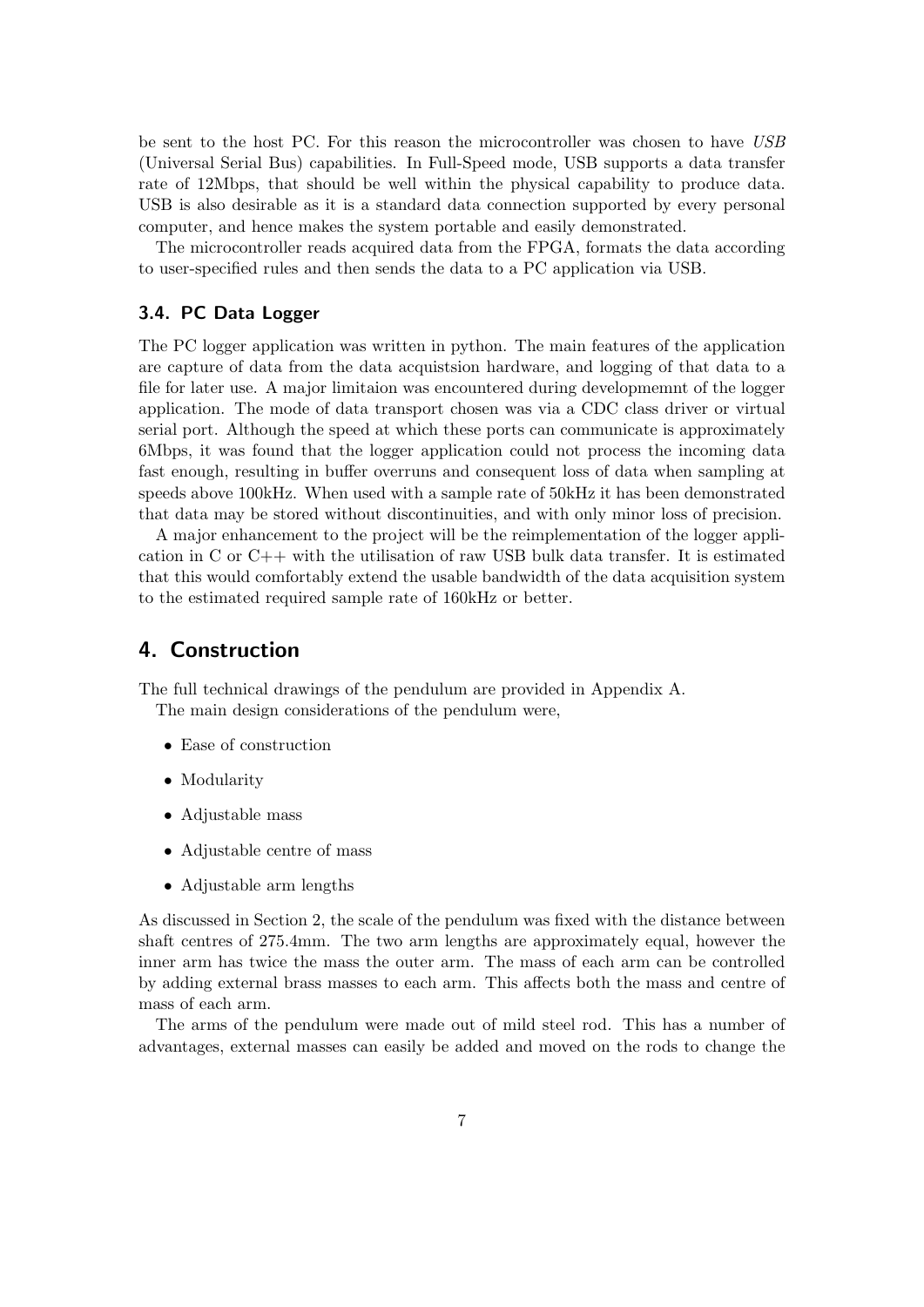

Figure 3: Double Pendulum Exploded Isometric

mass and centre of mass of the arm, and mild steel does not dent when external masses are clamped to it. The mass, and hence initial energy, of the pendulum system was also a factor in this design decision. A preliminary design with aluminium rods was too lightweight to give lengthy runs of the pendulum.

Aluminium was used for the bearing and shaft housings. The holes for the bearings are an interference fit, so that no other clamping fittings were needed to keep the bearings in place.

Fig. 3 shows an exploded isometric view of the pendulum, without the bearings, encoders or fasteners. The encoders are fitted onto the back of the two bearing housings.

#### 4.1. Assembly

#### 4.1.1. Outer arm

The outer arm is assembled by screwing the *M*6 stud into one end of the arm rod then screwing this into the outer arm shaft housing. An *M*6 bolt can be screwed into the other end of the rod to constrain any additional masses added from flying off under operation, minimising any potential hazard.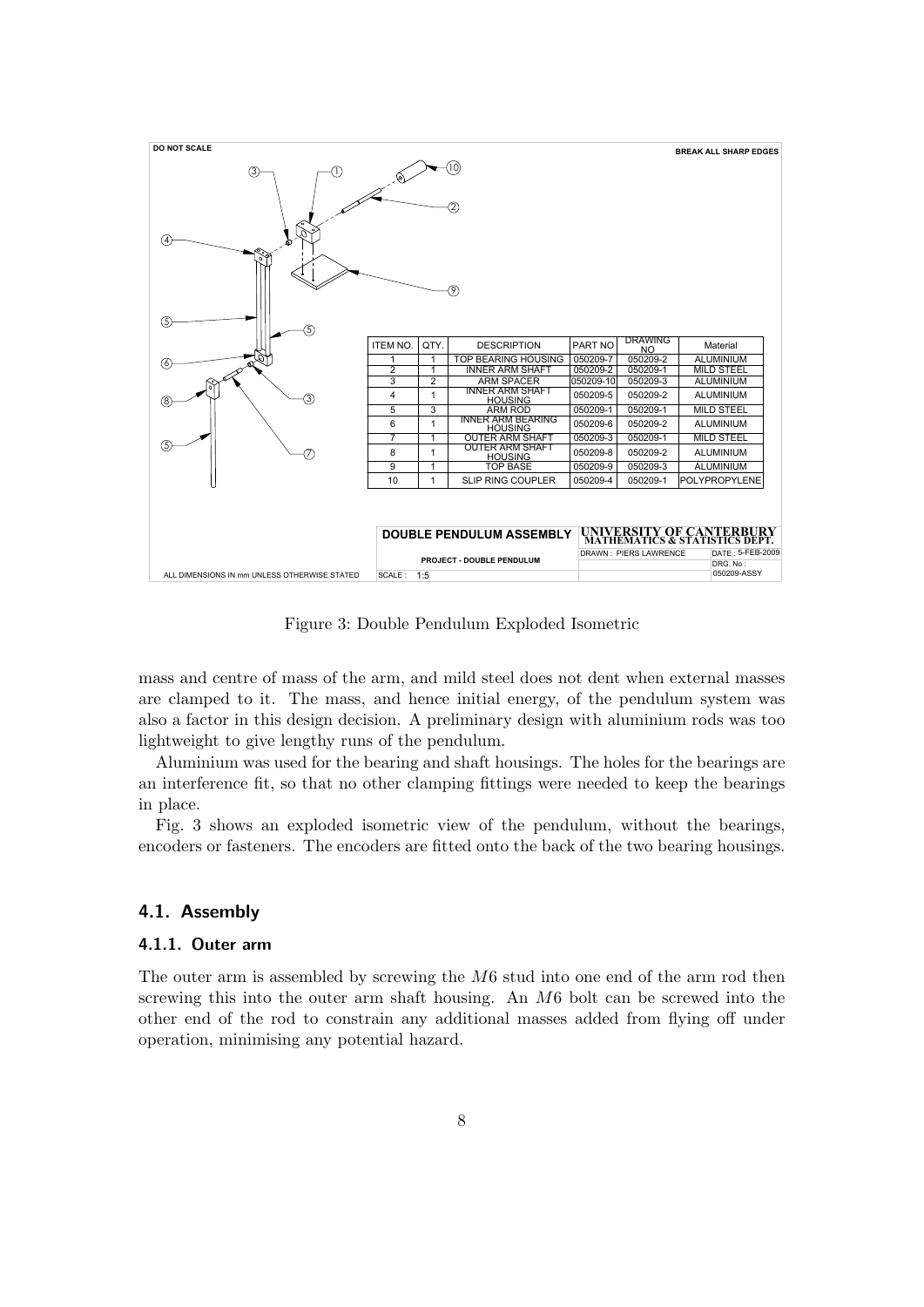#### 4.1.2. Inner arm

Preparation of the inner arm bearing housing is essential before the arm is constructed. The bearings are aligned on an 8mm shaft with the bearings either side of the bearing housing, this is then squeezed in a machine vice to drive the bearings into the housing. The bearing on the encoder side of the bearing housing is then pushed 1mm further into the housing using an aluminium rod, taking care to keep the two bearings aligned on the 8mm shaft.

The outer arm shaft is then passed through the bearings, adding the circlip to constrain the shaft. The encoder backing plate is located on the housing using an alignment tool, securing this to the bearing housing. The encoder can now be clipped onto the backing plate and the encoder wheel fixed to the outer arm shaft with the grub screw.

The inner arm is assembled by screwing *M*6 studs into each end of both arm rods then screwing both of them into the bearing housing. The shaft housing is then dropped over the top of the studs fixing the shaft housing in place with two *M*6 nuts.

#### 4.1.3. Top bearing housing

The bearings and encoder are installed using the same method as for the inner arm. The top bearing housing can then be affixed to the base plate using *M*6 bolts. The slip ring coupler can then be slid onto the shaft, this fit should be tight and may require some force.

#### 4.1.4. Final assembly

The arms are fixed to their respective shafts with *M*4 cap screws, making sure to install the spacers first on each shaft to offset the arms. The slip ring coupler is then located on the top shaft and pushed onto the shaft, this should be a tight fit. The wiring and Mercotac connector can then be installed onto the encoders.

# 5. Data

The beginning of a data file is shown below. It is a lossless compression for our problem. More formally, the data file is a minimal sufficient statistic of the trajectory data as it only reports the measurable discrete state transitions along with the transition time. All recordings of time stamps, arm-position states are done with integers representing intervals. The plots of the trajectory for the data is shown in Fig. 4.

```
#----------Log Parameters----------
#samplerate = 10kHz
#number of samples = 200000
#Packet length = 6
#diagnostic = Off
#bitdepth = 16 bit
#rle = On
```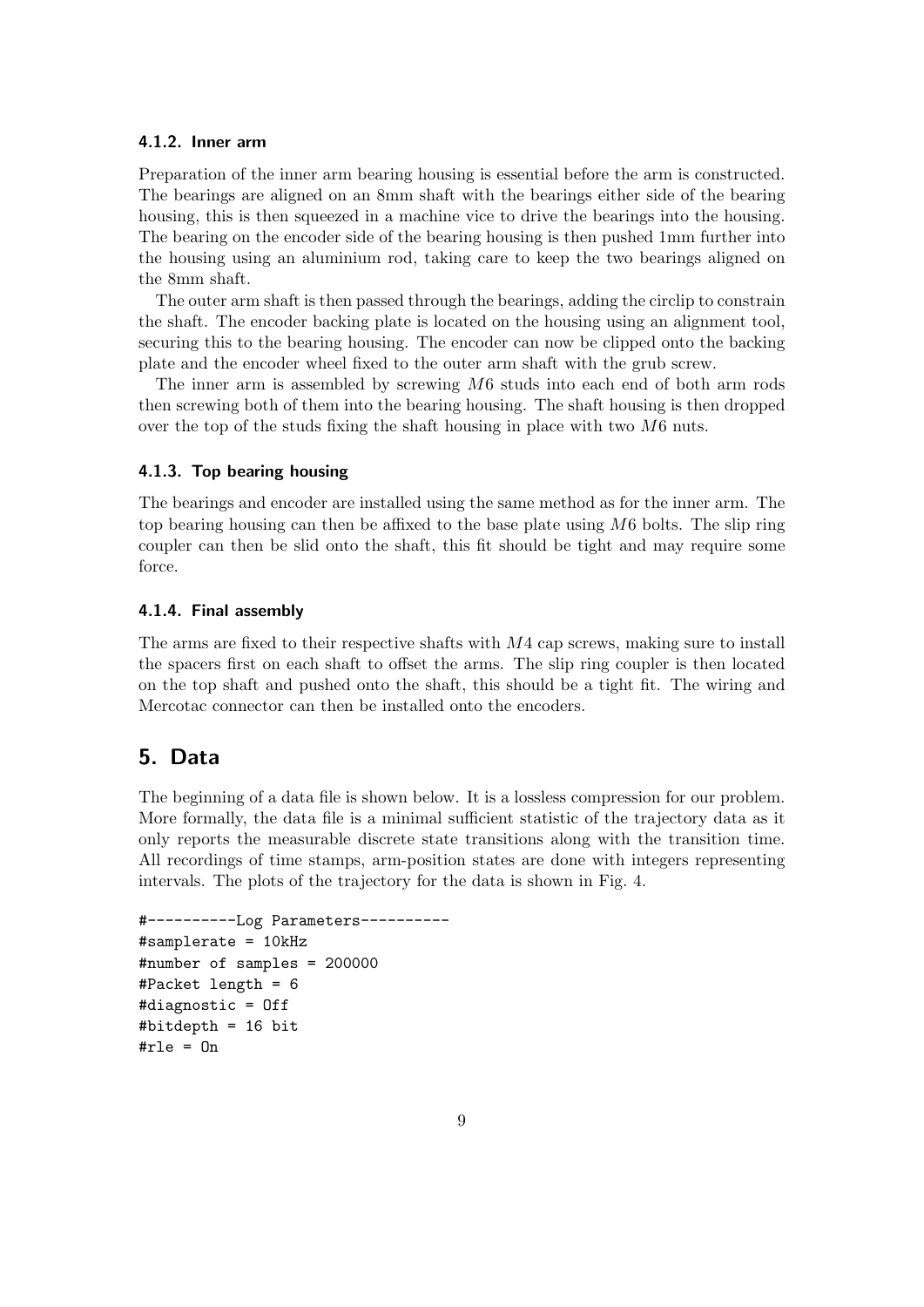

Figure 4: Trajectories of the two arms for the above data file.

```
#----------------------------------
#
##
#sample number, encoder1, encoder2
26 0 0
1042 -1 0
1578 - 1 -16752 -2 -1
8091 -1 -1
8836 -1 0
10764 0 0
.
.
.
1218453 -1 20480
1222243 -2 20480
1229330 -1 20480
```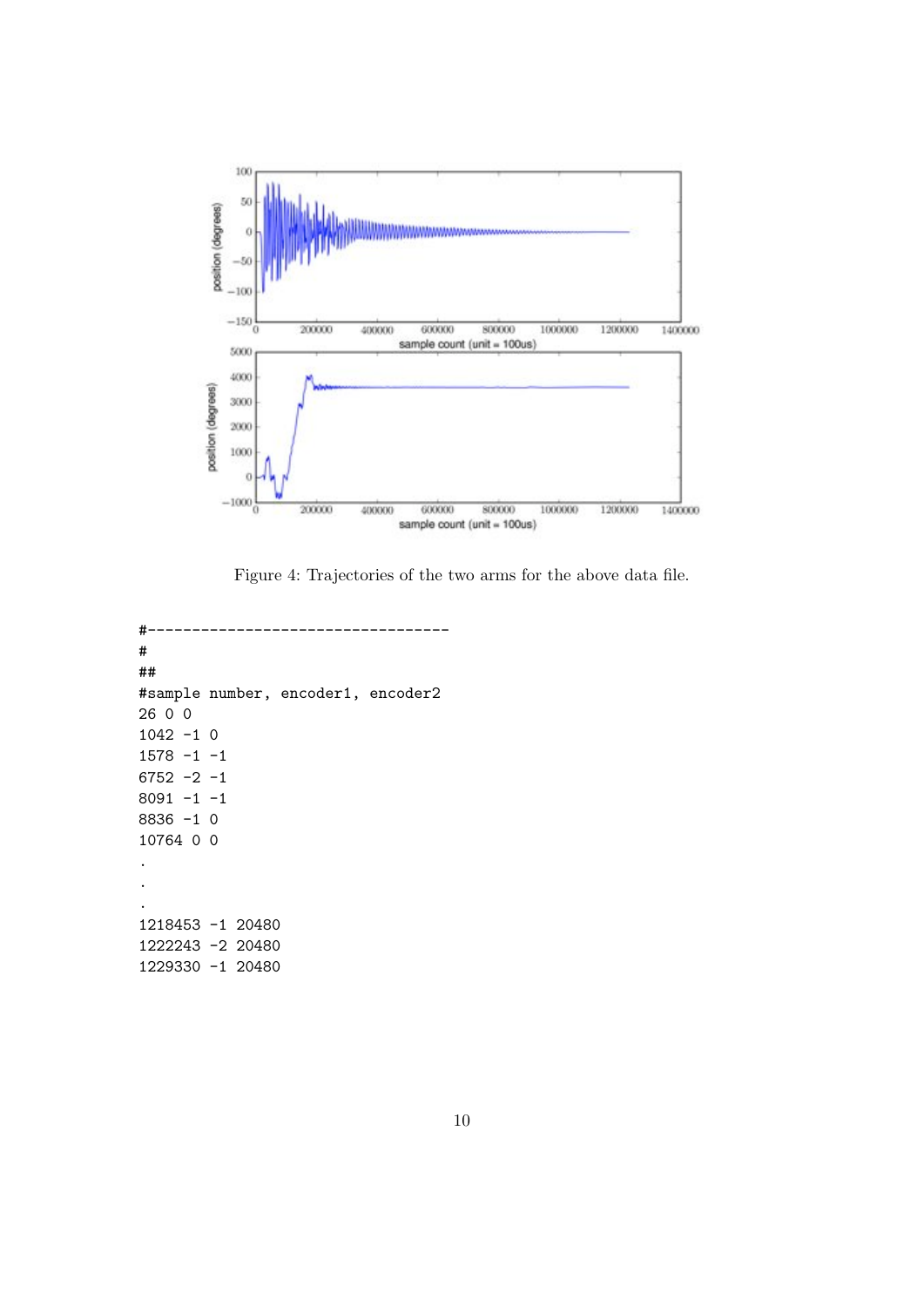# 6. Manual

This section describes the python scripts PyLogger and PyPlot. It is intended as a user guide, to enable use of PyLogger, PyPlot and setup of the double penulum apparatus by those unfamiliar with the system.

# 6.1. Setup

This section describes the setup of the dp and connection to a PC.

# 6.1.1. Hardware

The base plate of the dp must be clamped onto a surface that is rigid and strong. The action of swinging the arms produces a large amount of force, if the clamp is fixed loosely then there is some danger that the pendulum will twist and the arms if moving at high speed, could cause damage to objects that come into contact. Be sure to stand clear of the arms when they are spinning as they can move in an unpredictable ways, getting hit by them may cause some pain.

The kit contains an electrical cable, on one end of this cable are two plugs. Both must be attached to the dp, one plugs directly into the black rotary encoder mounted on the base plate, and the other into the end of the shaft which protrudes from the rear of the base plate.

The other end of the cable is plugged into the corresponding socket on the data logger. Once this has been done, the data logger may be plugged into the PC via the USB cable included in the kit.

#### 6.1.2. Driver Installation

If the host PC is running Linux, or MacOS then no driver is required. If the host PC is running MS Windows, then upon plugging in the dp to a USB port, a prompt will appear guiding the user to install a driver. Navigate to the point where the wizard asks if you want to install the driver from a specific location, and then browse for the file "usbser.inf".

The dp mounts as a CDC or communications device class com-port, otherwise known as a virtual com-port. The dp will appear under some unique name; unfortunatlya different name depending on what operating system the host PC runs. The name will be one of the following.

- Windows: "COMx" where x might be any number from 0 to 255.
- Linux: "/dev/ttyACMx" where x might be any number from 0 to 255, and is usually 0.
- MacOS: "/dev/tty.usbmodemDEADC0DE1".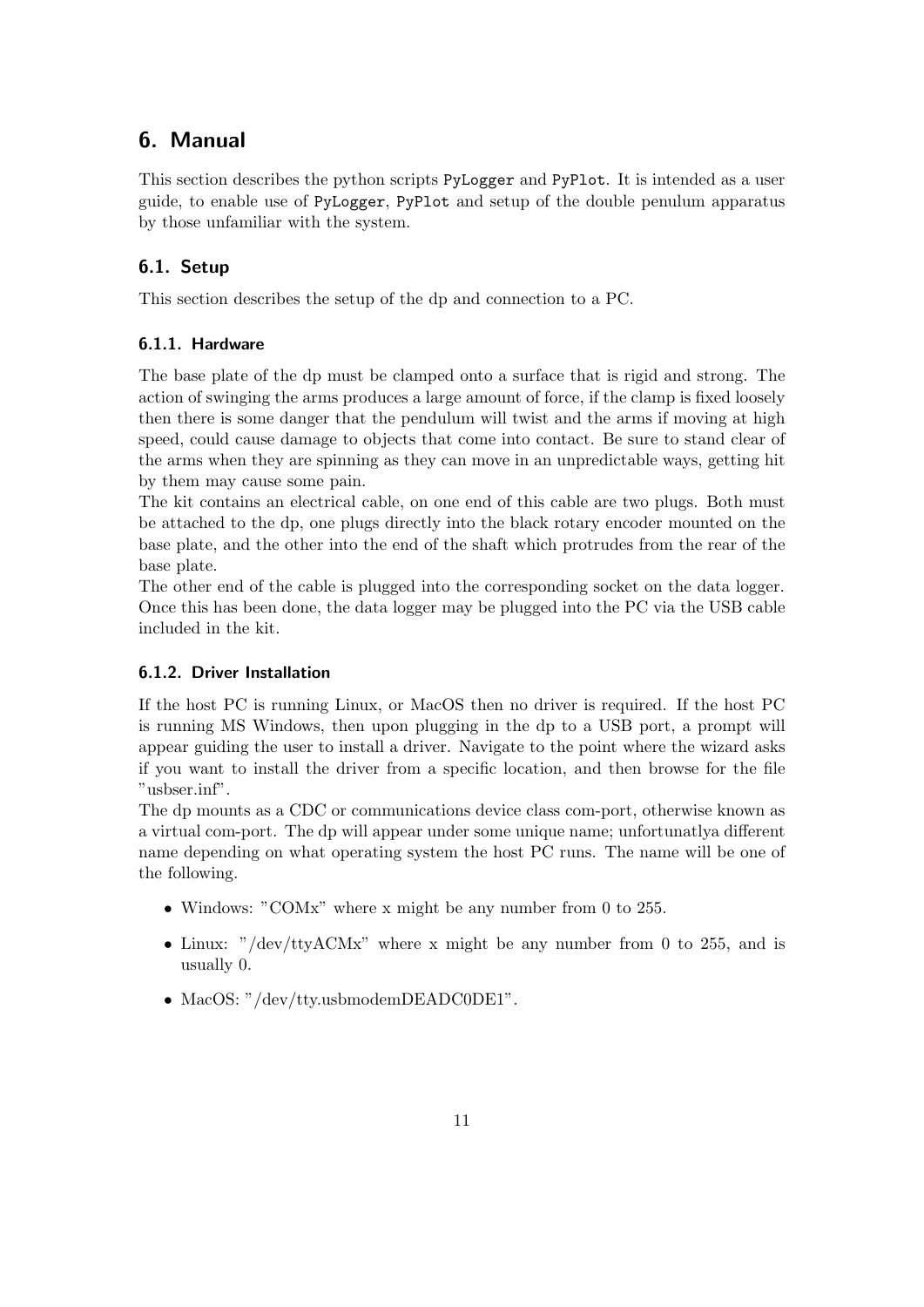PyLogger detects the data logger by means of these identifiers, if the device mounts under a different identifier, then the script will report that the data logger was not found and abort.

### 6.2. PyLogger Usage

This section describes usage of PyLogger. Before Pylogger is used, be sure to have connected the data logger to the host PC.

PyLogger is a script that employs an interactive user interface, no command line operation has been implemented yet. The user first enters setup data according to prompts, then PyLogger is ready to capture data from the data logger device.

#### 6.2.1. PyLogger parameters

PyLogger requires setup before use. The operating system is first specified by entering one of the following.

- 'w' for Windows
- 'l' for Linux
- 'm' for MacOS

Following OS selection, the choice to setup all parameters or load defaults is offered. The default settings are sufficient for most purposes and may be loaded by pressing 'd'. The default settings are:

- samplerate  $= 100kHz$
- number of samples  $= 100000$
- Packet length  $= 3$
- diagnostic  $=$  Off
- bitdepth  $= 8$  bit
- run length encoding  $(\text{rle}) = \text{On}$

Alternatively, to set up manually, press 's'. The following options are availible.

#### Bitdepth:

- '1' for 32b. Data and count are recieved as 32bit words. The packet length is 12 bytes.
- '2' for 16b. Data and count are recieved as 16bit words. The packet length is 6 bytes.
- '3' for 8b. Data and count are recieved as 8bit words. The packet length is 3 bytes.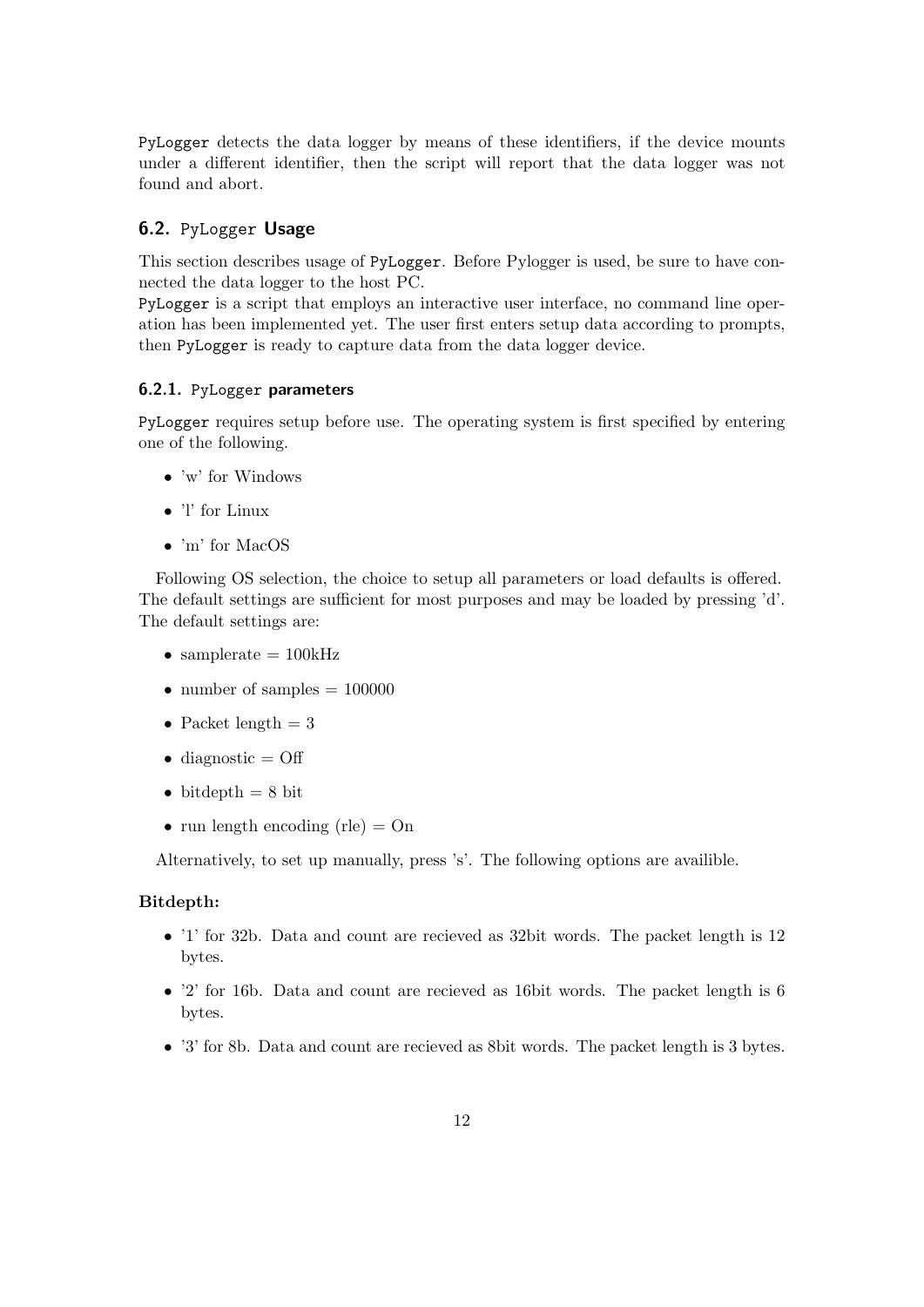• '4' for  $16/8b$ .

Data is recieved as 8bit words and count is recieved as a 16bit word. The packet length is 4 bytes. Item 3, 8 bit data is usually the best choice as the packet format is very compact and this allows higher sample rates to be used without risk of buffer overflow.

# Run Length Encoding:

- $\bullet$  '1' for on.
- $\bullet$  '0' for off.

Run length encoding is usually just left enabled as it compresses the data to a much smaller size. This also allows higher sample rates to be used without risk of buffer overflow.

#### Sample Count:

• enter the number of samples to be captured before quitting.

The number of samples to be taken might be set by the user after some experimentation. If the sample count is too low, the logging process will halt before the arms have stopped moving. If too long, then the data logger will time out when the arms have stoped moving for a certain time period.

#### Sample Rate:

- $\bullet$  '1' for 1kHz.
- $\bullet$  '2' for 10kHz.
- $\bullet$  '3' for 50kHz.
- $\bullet$  '4' for 100kHz.
- $\bullet$  '5' for 150kHz.

The sample rate can be set low, to minimise the chance of a buffer overflow. To obtain finer data granularity, a higher setting can be used. It is usually safe to use 16bit data mode with only 10kHz sample rate, while 8bit mode allows use of 100kHz sample rate. It depends Also on the speed at which the dp arms rotate - very high speed rotation may require the sample rate to be lowered in order to avoid buffer overflow.

#### Log Filename:

• enter a name for the log file.

Any file name name may be specified.

#### Log File data delimiter: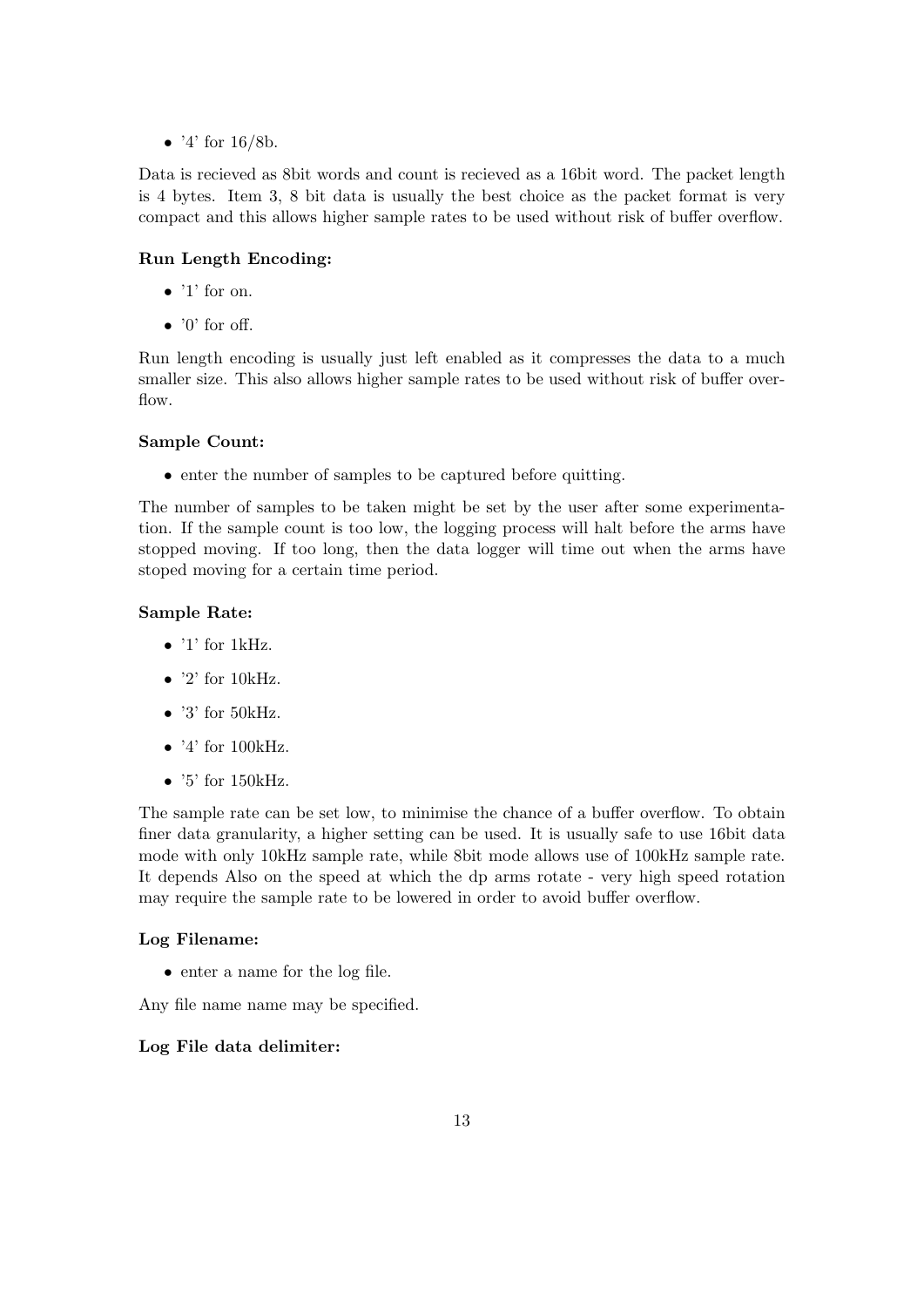- $\bullet$  '0' for comma.
- $\bullet$  '1' for tab.
- $\bullet$  '2' for space.

The data delimiter is the separator between logged data points. If the log file is to be used with Microsoft Excel, then commas should be selected. If PyPlot is to be used, then spaces should be selected.

#### 6.2.2. Making a Log

Once setup has finished, the user is prompted to press enter to start logging.

Before starting the dp should be mounted securely and the arms left untill they are still. This ensures that when the logger is started, the arms are resting in a known reference position.

Press enter to start. After this has been done, the user has 2 seconds to move the arms to the desired position, and either let them go or give them a shove. After either the number of samples specified in the setup have been captured, or the arms have been staionary for 2 continuous seconds, the logging process will stop and post processing of the data begins. Finally the data is written to the file of the name specified.

#### 6.2.3. Log File Format

The log file will contain the following formatted data (the sample below is truncated after the second sample for brevity).

```
#
#----------Log Parameters----------
#samplerate = 100kHz
#number of samples = 100000
#Packet length = 3
#diagnostic = Off
#bitdepth = 8 bit
#rle = 0n#----------------------------------
#
##
#sample number, encoder1, encoder2
000
26 1 -1
...
...
etc
```
Every line that does not begin with a  $#$  symbol is regarded as a data sample. The first number is the sample count, which indicates when the sample happened in time.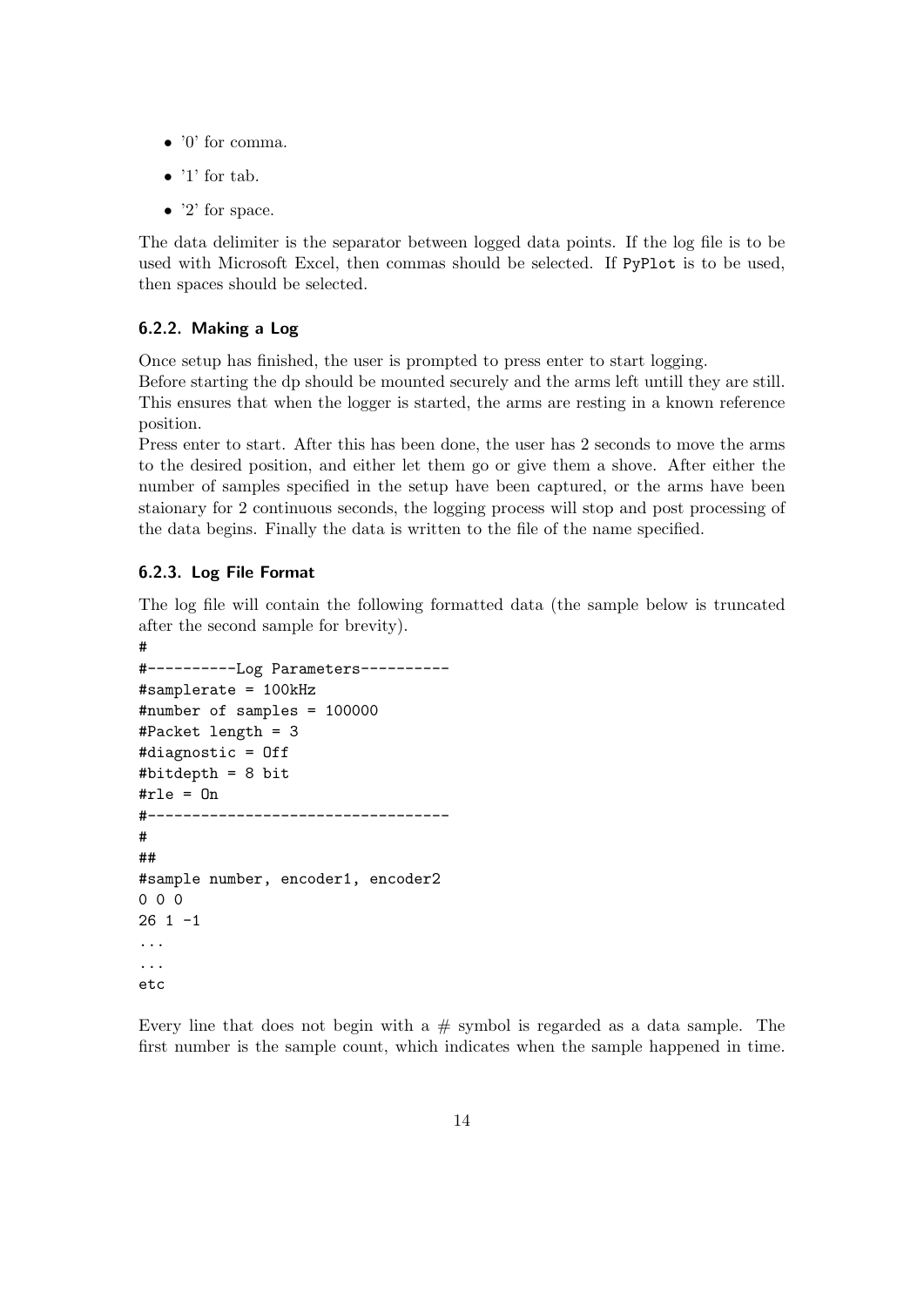The sample count is in units of 1/Fs seconds where Fs is the sample rate specified. The second and third numbers on the line indicate the absolute position of the arms at the time given by the sample count. For example, in the sample log above:

- Unit time  $= 1/100$ kHz or 10us.
- At time 0us, arms 1 and 2 were at 0 and 0 respectively.
- At time 260us, arms 1 and 2 had moved to positions 1 and -1 respectively.

#### 6.3. PyPlot

PyPlot is a utility that reads the content of a file created by PyLogger and plots the data contained in it graphically.

### 6.3.1. Plotting a Log

To plot a log, run the PyPlot script. The user is prompted for a filename or path, and upon a press of the enter key, the plot will appear.

The following notes may be helpful.

- All non data entries in the file must be receeded by a  $#$  symbol.
- Sample data must be separated by spaces, tabs or commas.
- Samples must be separed by newlines.
- samples must be made of 3 columns: col1=sample number, col2= encoder 1 data, col3= encoder 2 data

# A. Mechanical Drawings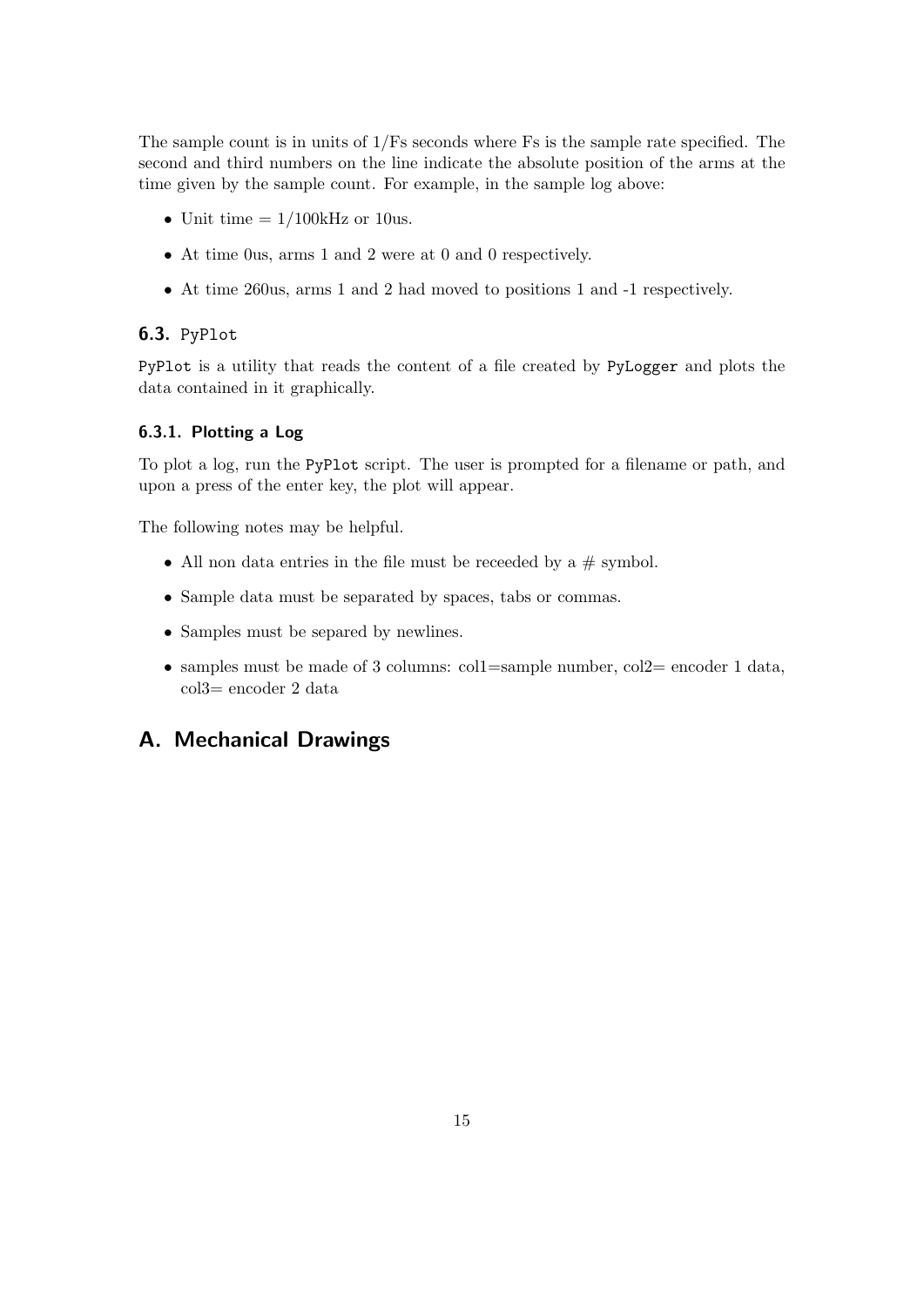**DO NOT SCALE BREAK ALL SHARP EDGES**

| $\circledS$<br>Î                                  | ø                       |                                  | (10)                                                                                                    |
|---------------------------------------------------|-------------------------|----------------------------------|---------------------------------------------------------------------------------------------------------|
| €<br>$\circ$<br>$\mathcal{G}$<br>$\bigoplus$<br>Ò |                         |                                  | $\mathfrak{D}% _{T}=\mathfrak{D}_{T}\!\left( a,b\right) ,\ \mathfrak{D}_{T}=C_{T}\!\left( a,b\right) ,$ |
| ্<br>$\mathcal{O}$<br>$\circledS$                 |                         |                                  | $\bigcirc$                                                                                              |
| $\overline{5}$                                    | ITEM NO.                | QTY.                             |                                                                                                         |
|                                                   |                         |                                  |                                                                                                         |
| $\bigcirc$<br>x                                   | $\mathbf 1$             | $\overline{1}$<br>$\overline{1}$ | $\overline{T}$                                                                                          |
| ಿ                                                 | $\frac{2}{3}$           | $\overline{2}$                   |                                                                                                         |
| $\circ$                                           |                         |                                  |                                                                                                         |
| 3<br>@                                            | $\overline{\mathbf{4}}$ | $\mathbf 1$                      |                                                                                                         |
|                                                   | $\overline{5}$          | $\overline{3}$                   |                                                                                                         |
|                                                   | $\,6\,$                 | $\mathbf 1$                      |                                                                                                         |
|                                                   | $\overline{7}$          | $\mathbf 1$                      |                                                                                                         |
| $\circledS$                                       | $\bf 8$                 | 1                                |                                                                                                         |
|                                                   | $\overline{9}$          | $\overline{1}$                   |                                                                                                         |
|                                                   | 10                      | $\mathbf{1}$                     |                                                                                                         |
|                                                   |                         |                                  |                                                                                                         |

| ITEM NO. | QTY.           | <b>DESCRIPTION</b>                         | PART NO   | <b>DRAWING</b><br><b>NO</b> | <b>Material</b>   |
|----------|----------------|--------------------------------------------|-----------|-----------------------------|-------------------|
|          |                | TOP BEARING HOUSING                        | 050209-7  | 050209-2                    | <b>ALUMINIUM</b>  |
| 2        |                | <b>INNER ARM SHAFT</b>                     | 050209-2  | 050209-1                    | <b>MILD STEEL</b> |
| 3        | $\overline{2}$ | <b>ARM SPACER</b>                          | 050209-10 | 050209-3                    | <b>ALUMINIUM</b>  |
| 4        |                | <b>INNER ARM SHAFT</b><br><b>HOUSING</b>   | 050209-5  | 050209-2                    | <b>ALUMINIUM</b>  |
| 5        | 3              | <b>ARM ROD</b>                             | 050209-1  | 050209-1                    | <b>MILD STEEL</b> |
| 6        |                | <b>INNER ARM BEARING</b><br><b>HOUSING</b> | 050209-6  | 050209-2                    | <b>ALUMINIUM</b>  |
|          |                | <b>OUTER ARM SHAFT</b>                     | 050209-3  | 050209-1                    | <b>MILD STEEL</b> |
| 8        |                | <b>OUTER ARM SHAFT</b><br><b>HOUSING</b>   | 050209-8  | 050209-2                    | <b>ALUMINIUM</b>  |
| 9        |                | <b>TOP BASE</b>                            | 050209-9  | 050209-3                    | <b>ALUMINIUM</b>  |
| 10       |                | <b>SLIP RING COUPLER</b>                   | 050209-4  | 050209-1                    | POLYPROPYLENE     |

# **DOUBLE PENDULUM ASSEMBLY UNIVERSITY OF CANTERBURY MATHEMATICS & STATISTICS DEPT.**

**PROJECT - DOUBLE PENDULUM**

DRAWN : PIERS LAWRENCE | DATE : DATE: 5-FEB-2009

050209-ASSY DRG. No: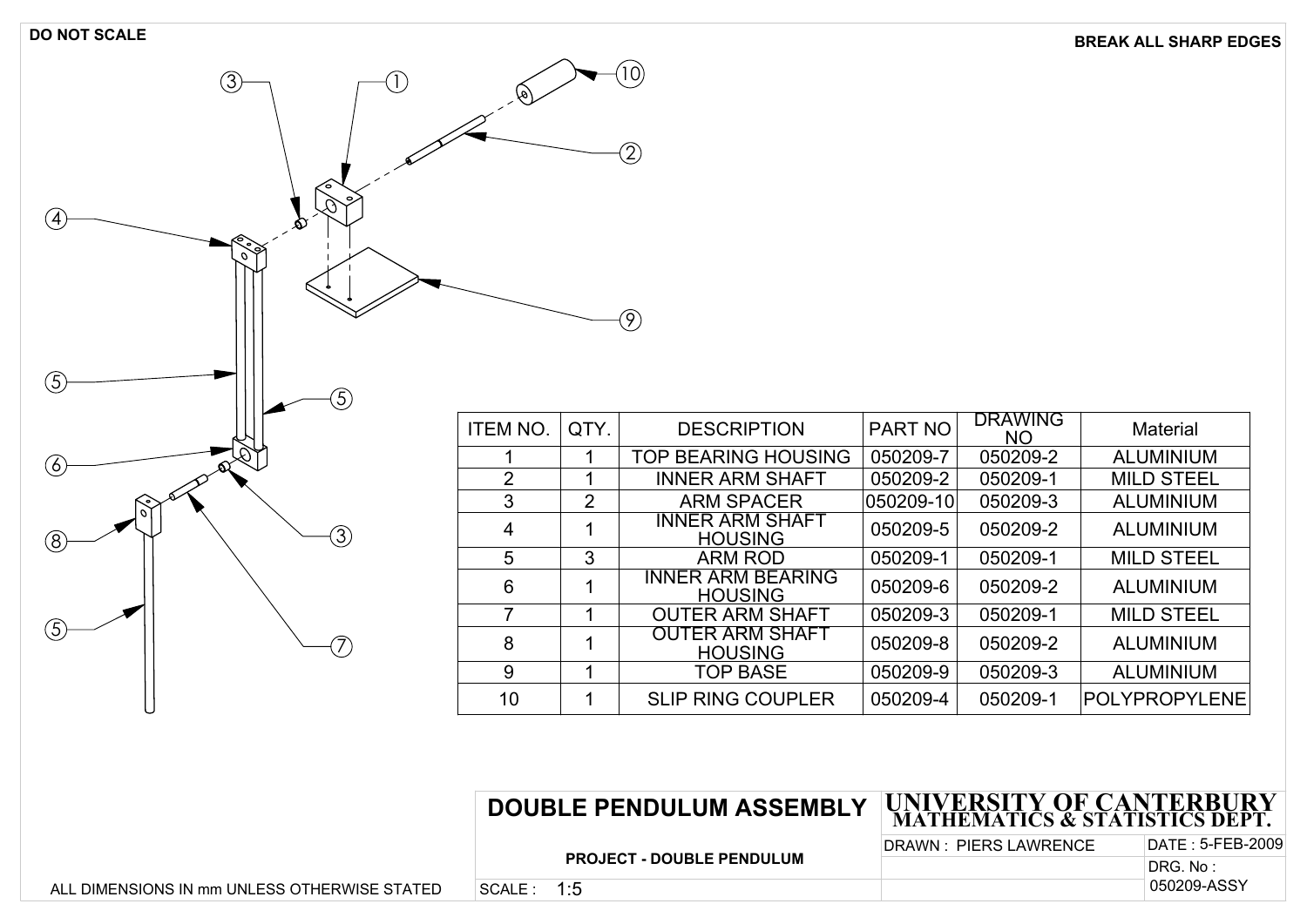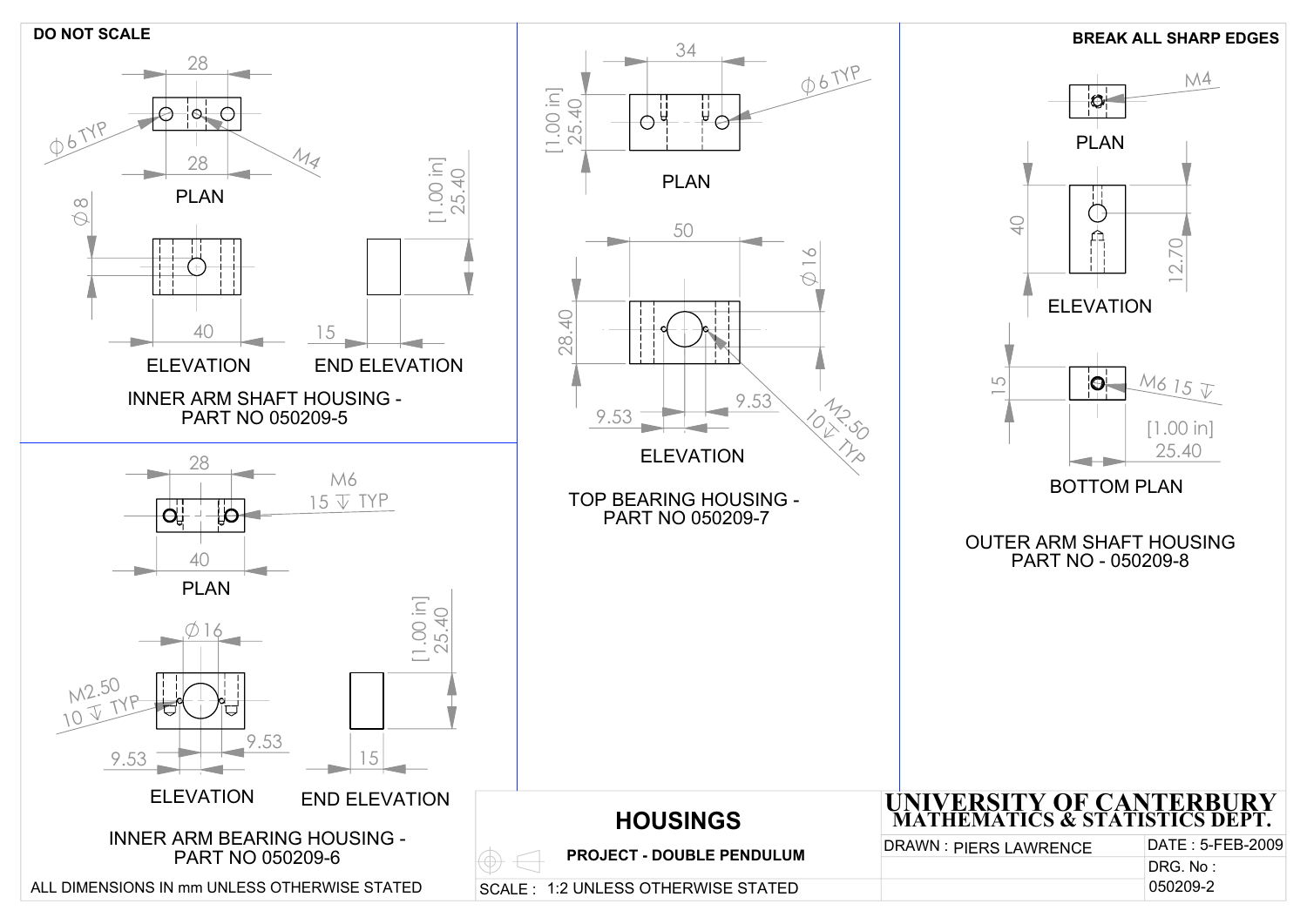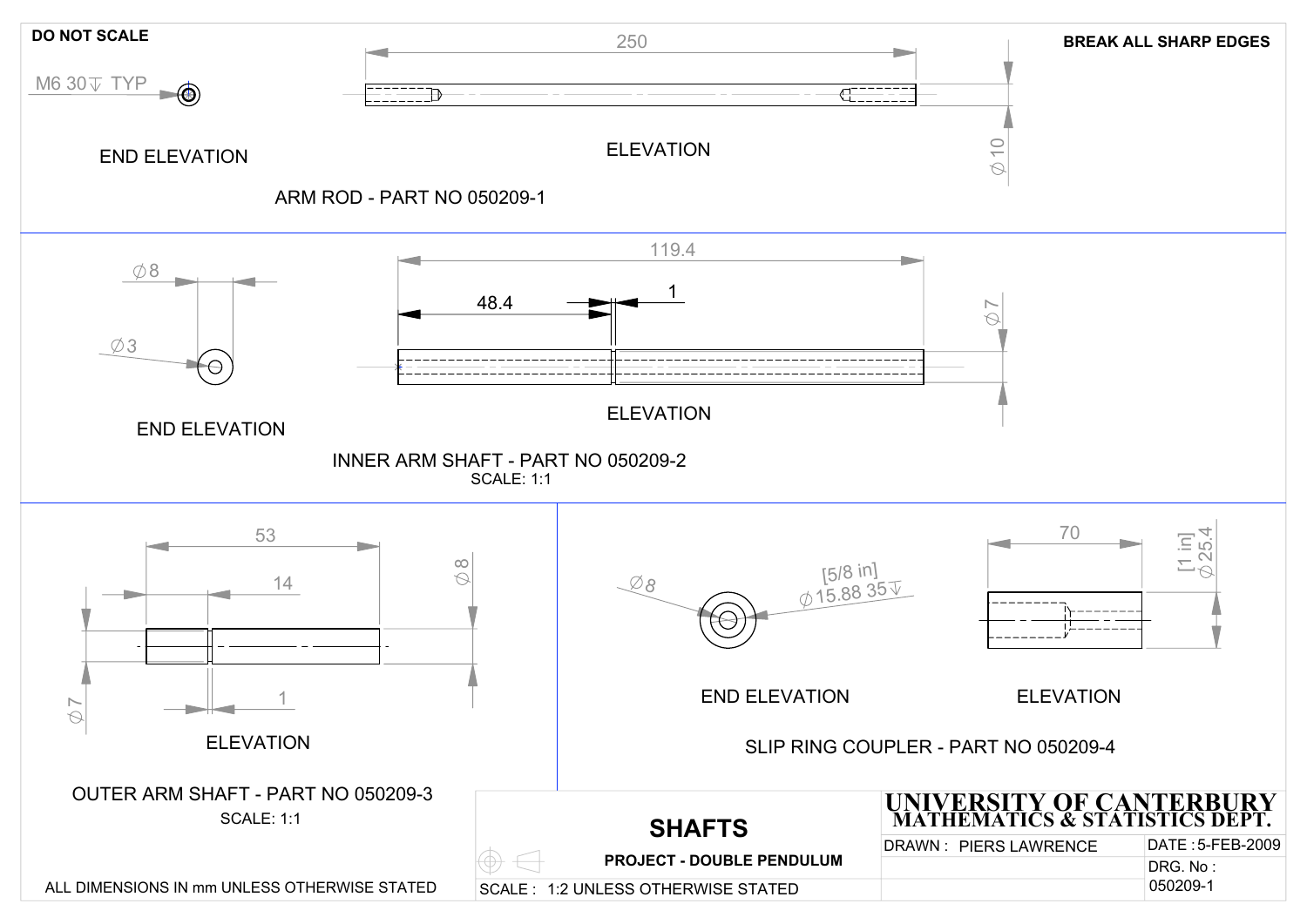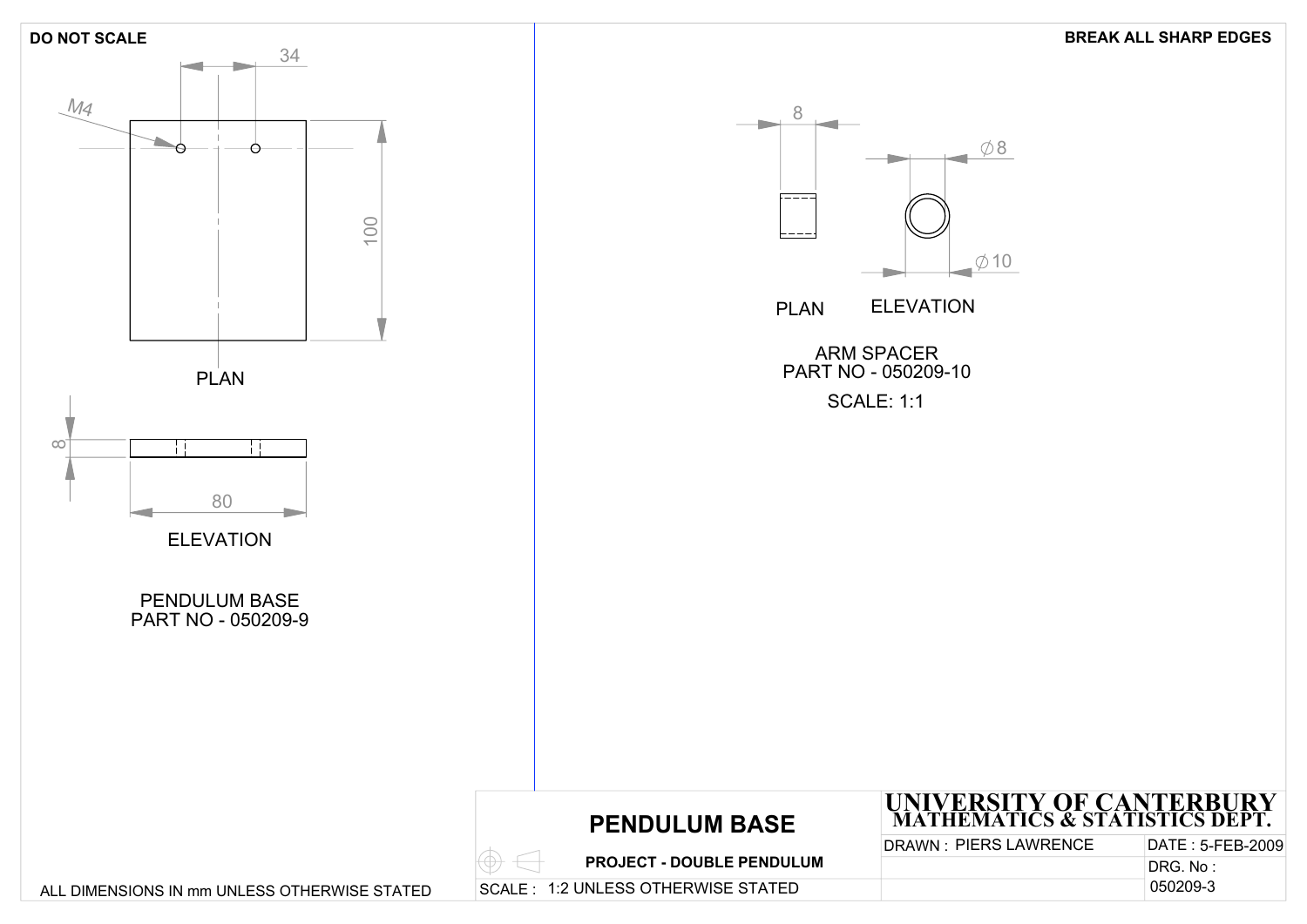# B. Data Acquisition

Various technical details regarding the data acquisition hardware/software are described in this section. The data acquisition hardware and software will hereafter be referred to as the DAQ and pylogger respectively.

# B.1. PCB Fabrication

The DAQ printed circuit board (PCB) was made to the following specifications:

- Two layers
- FR-4 substrate
- 0.2mmtrace and space width
- 0.5mm via hole size

The parts were obtained from various sources and the board was populated by hand. The PCB parts placement diagram is shown in Fig. 5 and the PCB dimensions are shown in Fig. 6.

# B.2. Usage

The DAQ is powered by either USB or by an external souce in the range of 5-14VDC. On board regulators provide stable supplies to the various parts of the system:

- 5V powers the optical encoders.
- 3.3V powers the FPGA IO pins and the ARM microcontroller.
- 1.5V powers the FPGA core.

NOTE: when USB power is to be used, fit R19, remove R17. When external power is to be used, fit R17, remove R19. If this procedure is not followed, damage could occur to the DAQ or the optical encoders.

# B.3. Optical Encoder inputs

There are four optical encoder inputs. These connect to optical encoder devices that have standard 2bit Gray Code output via molex 6 way single in-line (0.1" pitch) locking connectors. The pin connections of these are shown in Table 1.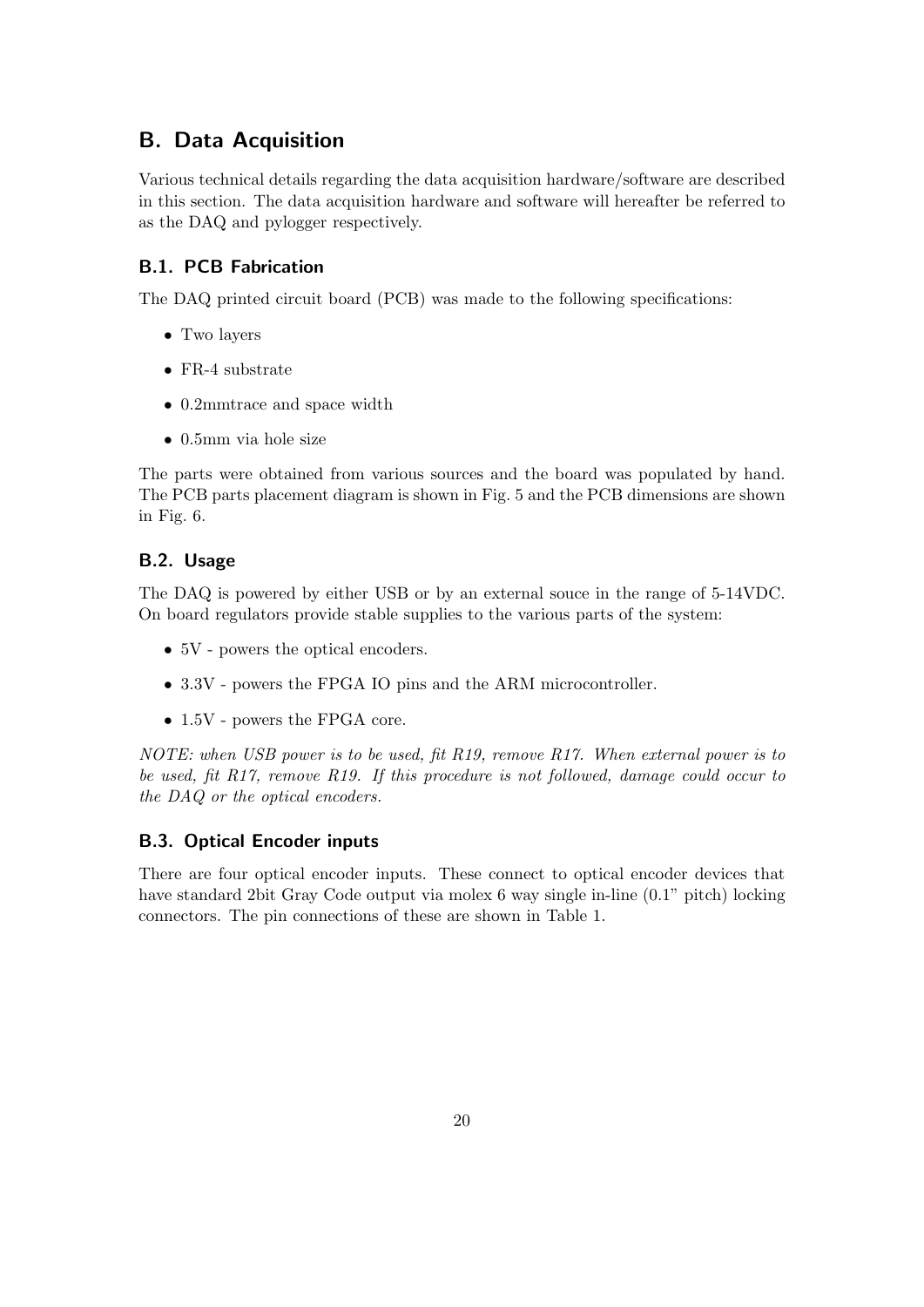

Figure 5: Parts Placement Diagram

| Signal Name | Pin                         | Description                |
|-------------|-----------------------------|----------------------------|
|             |                             | Gray code bit A input      |
|             | $\mathcal{D}_{\mathcal{L}}$ | Gray code bit B input      |
| R           | 3                           | Reference input (not used) |
| NC          |                             | No connection              |
| <b>VCC</b>  | 5                           | $+5V$                      |
| GND         |                             |                            |

Table 1: Optical Encoder Input Connector Pinout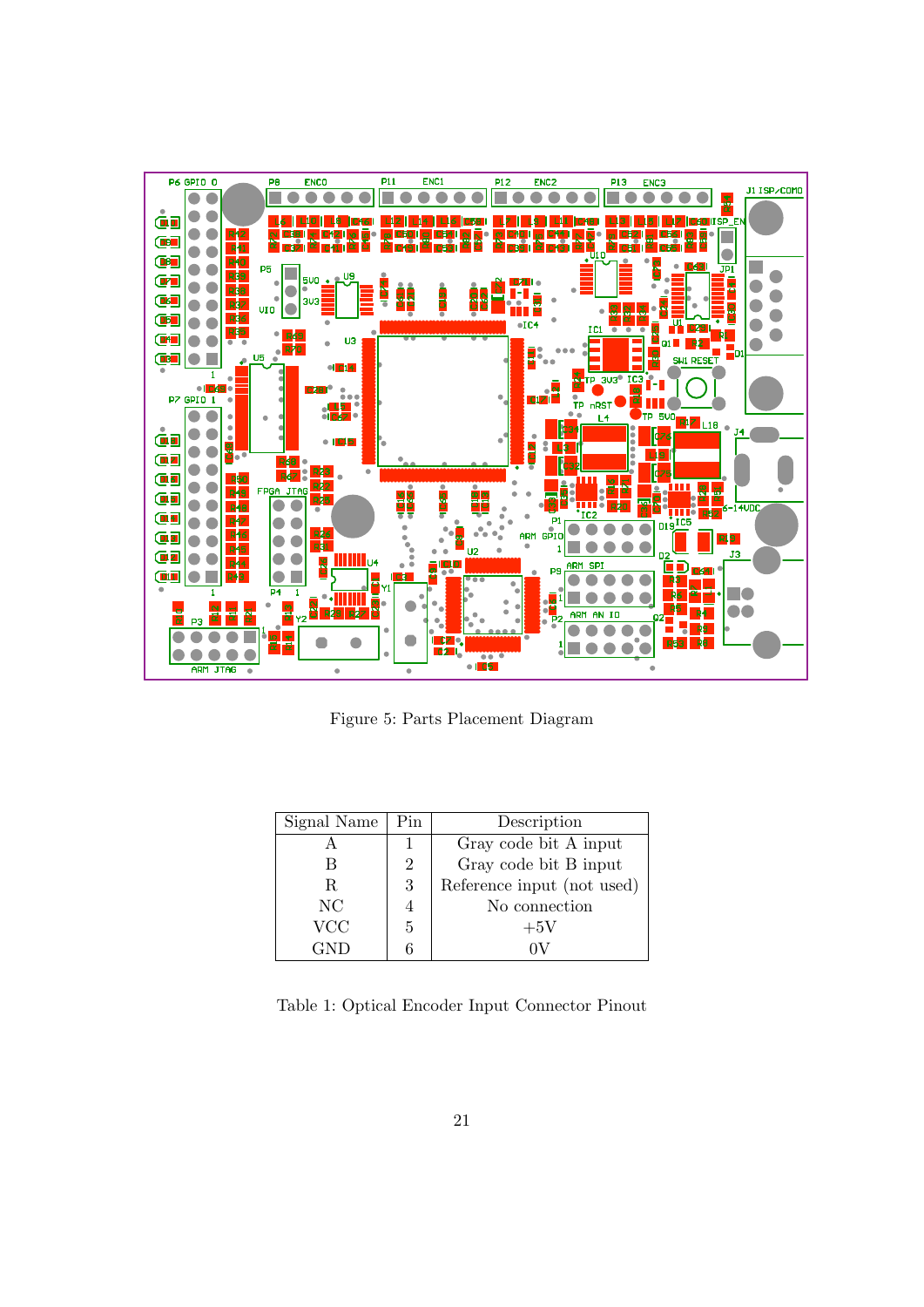

Figure 6: PCB Dimensions

#### B.4. FPGA System Description

The FPGA device used is an Altera EP1C6T144 cyclone series device, operating at  $FCLK = 12MHz$ . This part is capable of operating at frequencies of 50-100MHz depending on the complexity of the design. The design currently utilizes around 9% of the logic resource on the chip and runs at a rate of 12MHz (FCLK). All of the circuitry for the FPGA was written in VHDL and synthesised using Altera Quartus II web edition software.

Once the signals enter the FPGA, they pass through several stages; these are synchronization, decoders, counters, and finally data IO.

#### B.4.1. Synchronization

The signals are first synchronized to the FPGA clock to eliminate issues of meta-stability as the signal propagates through the system. This is normally achieved by sampling the signal on the rising or falling edge of the system clock and using the result of the sample to represent the state of the input. Every input to the FPGA must be synchronized therefore there are 12 implemented, one for each A, B and R signal for 4 shaft encoders. Since the input signals to this system are much slower than FCLK (around 200kHz absolute maximum), it is possible to improve on this by sampling the input more than once and registering a state change only when all samples are equal. This forms simple digital filter, signals with a frequency higher than 1/3 FCLK (4MHz) are rejected. This is not a perfect filter as input frequencies above FCLK can still cause aliasing. The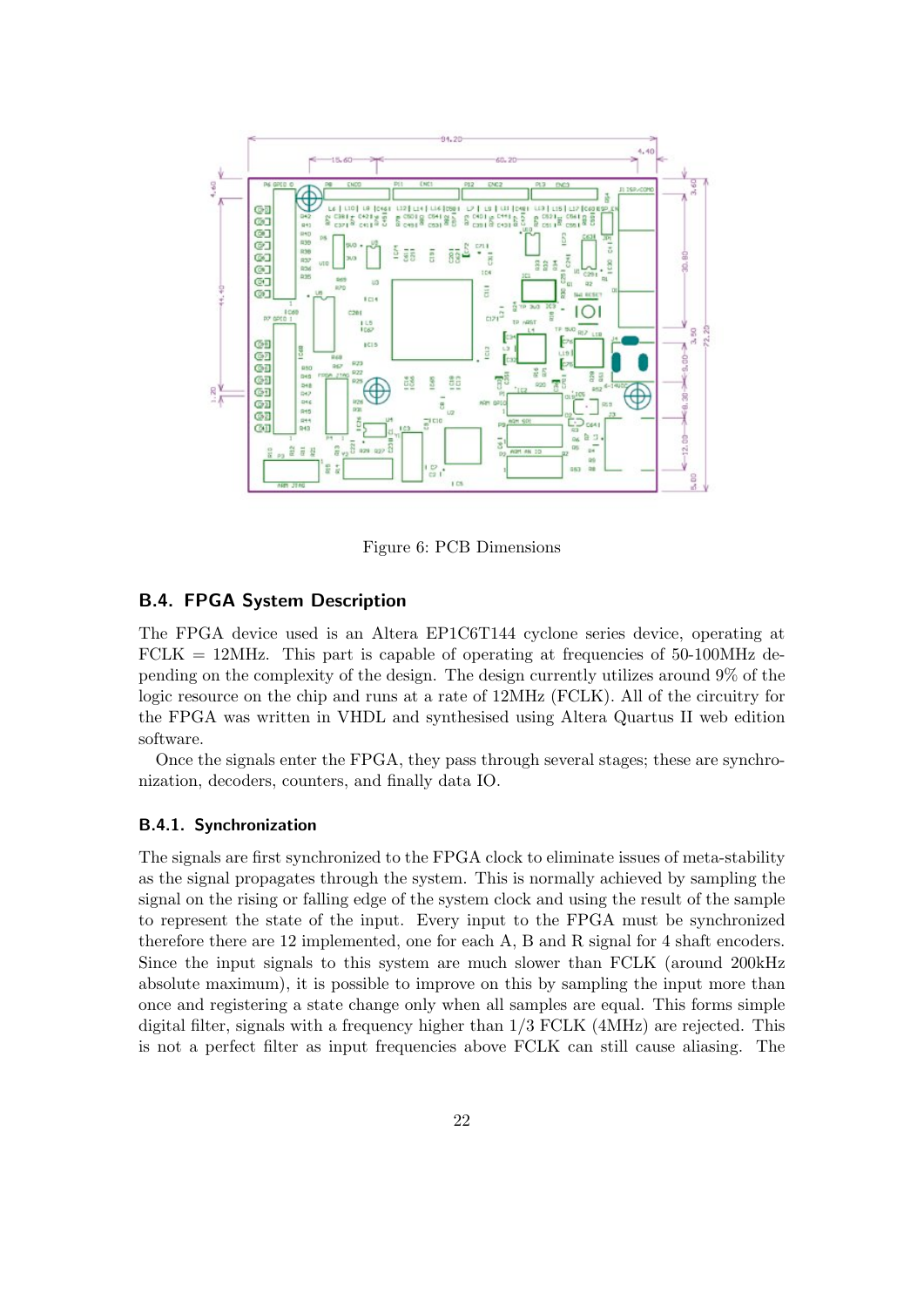

Figure 7: Quadrature Decoder State Machine

analogue filtering described previously reduces the probability of this occurring to a very low level.

#### B.4.2. Quadrature Decoders

The filtered and synchronized signals are then fed into the Quadrature decoders. In this design only the A and B signals are used, the R (reference) signal is ignored. A and B are square wave signals of the same frequency, but out of phase by 90◦. When the shaft encoder rotates in one direction, B leads A by  $90^\circ$ , when the shaft encoder rotates in the other direction B lags A by  $90^\circ$ . The frequency of A and B is proportional to the angular velocity of the rotation, so it can be seen that the absolute position, speed and direction may be derived from the data captured from the signals. The decoder is a simple state machine that contains 4 states representing the 4 discrete states of A and B. Fig. 7 shows the state transition diagram of the decoder circuit. On every transition, an output signal called count is set from low to high and another called up-down is set high when the states are ascending or cleared low when the states are descending. These signals are used to control a position counter. Four Quadrature decoders were implemented, one for every set of shaft encoder inputs.

#### B.4.3. Position Counters

The position counters maintain a count value that represents the position of the shaft encoder. The counters are 32 bits wide and can count up or down, providing a count value from  $-2147483648$  to  $+2147483648$ . Negative counts represent rotation in one direction, while positive counts represent rotation in the other direction. The signal up-down from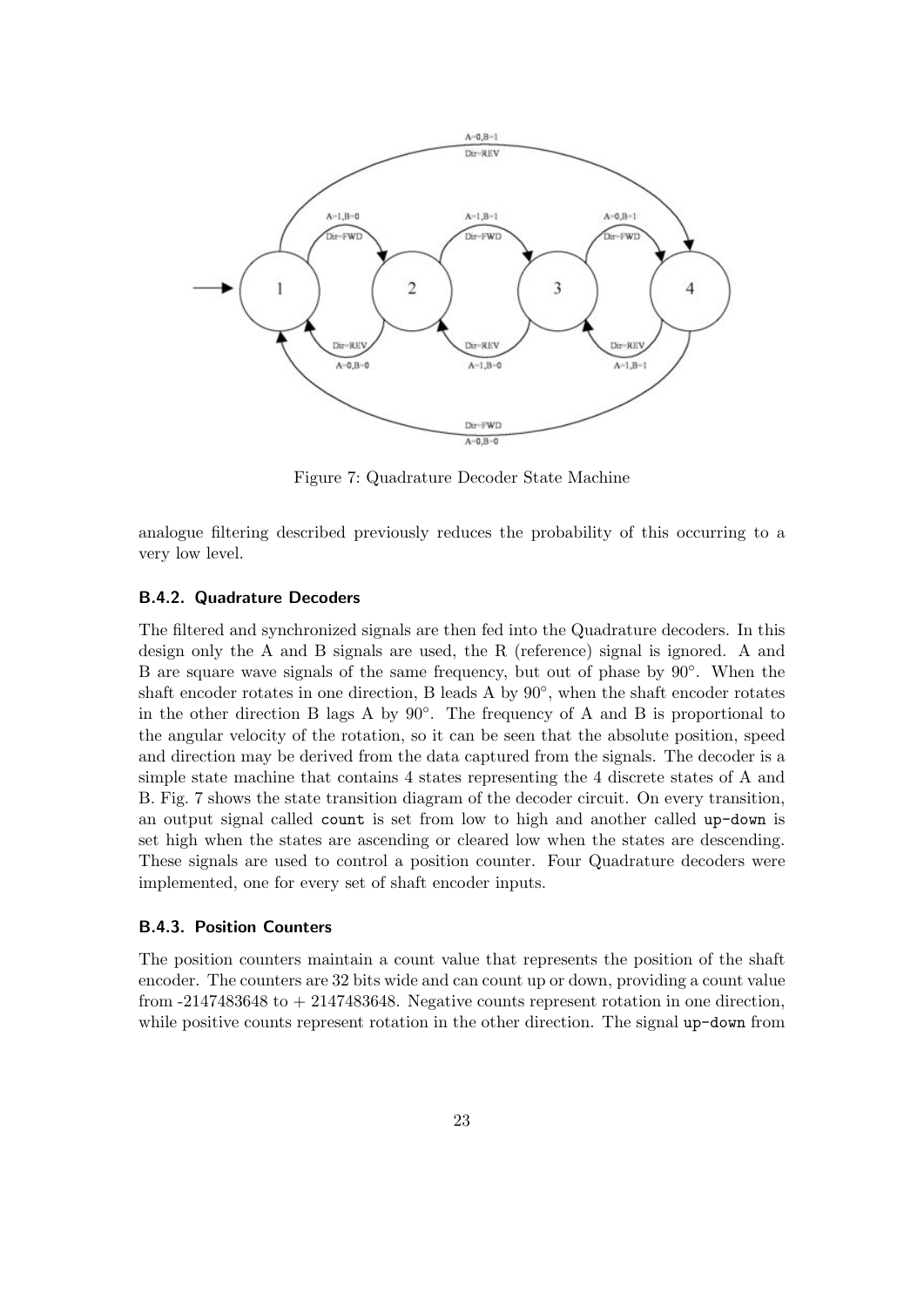the Quadrature decoder controls the count direction (increment or decrement), and the counter is incremented or decremented on every rising edge of the signal count.

The shaft encoders used in the experiment had 512 steps per encoder wheel. The Quadrature decoders decode 4 states per step therefore 2048 states existed per revolution of the shaft. This means that the position counter will count 2048 counts per revolution, this allows for up to 1048576 revolutions to be counted in either direction before the counter overflows. Because of the extreme resolution of these counters, no overflow detection capability was been implemented. Four position counters were implemented, one for every Quadrature decoder.

The position count, counter reset and counter enable signals are mapped into the register set. Because the register set is only 16 bits wide, the counter is accessible as two 16bit registers; counter-n position high & low (CNTnPRH and CNTnPRL). The reset and enable signals for all counters are accessed via the counter control (CNTCR) register.

#### B.4.4. Sample Rate Generator

The sample rate generator is a simple clock divider that provides a variable frequency signal on the external pin IRQ. The signal is synchronized with the sampling of the shaft encoder inputs and may be used by the host MCU as a reference or an interrupt request line. The frequency is set by the value in bits SCDIV[3..0] of the counter control register CNTCR. The sample rates available are listed in Table 2.

#### B.4.5. Register Set

The register set is a simple control interface for the various FPGA subsystems. The registers are described in Appendix C. The FPGA contains 64x16bit write/read only register pairs. Only 13 registers have implemented functionality at this time.

#### B.4.6. External Memory Interface

The EMIF provides access to the FPGA register set by an external MCU. The bus timing is shown in Fig. 9. The Data bus is 16 bits wide, while the address bus is 6 bits wide. The FPGA is configured as a slave, the host MCU must initiate and control all bus transactions.

#### B.5. ARM MCU

The ARM MCU is an NXP LPC2148 device. It is based on the ARM7TDMI 32bit core, running at 60MHz. The device has 512kB of on-chip flash and 40kB on-chip SRAM. The LPC2148 was chosen because of its relatively fast core, and its USB peripheral. It is capable of full speed USB, which is configured for this project in virtual com port (VCP, communications device class) mode. The firmware for this project was written using eclipse in conjunction with the Yagarto GNU tools, arm-elf-gcc, etc distribution. The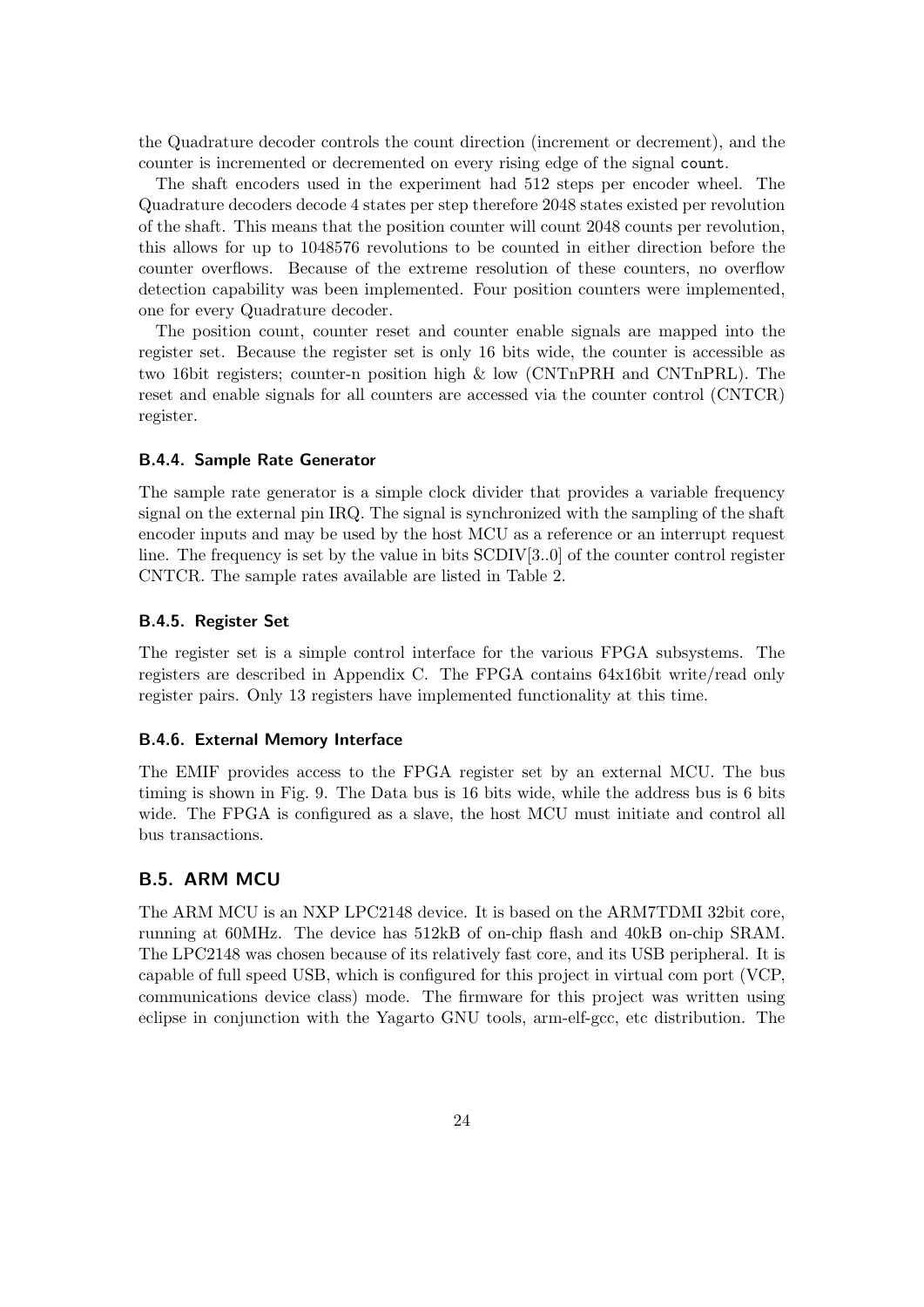

Figure 8: Data Acquisition State Machine

firmware running on the ARM MCU is based on the modules described in the following sections.

#### B.5.1. LPC-USB

The USB stack used in this project is based on that written by Bertrik Sikken LPC-USB. This module has been used in CDC mode and connects to a PC as a VCP. The VCP is a comparatively slow interface but has proven fast enough for the application and is a very easy interface to use at the PC end.

#### B.5.2. Interpreter

The interpreter receives and transmits commands/data to and from the PC via the USB module. The protocol for communication and data transfer is detailed in Appendix D. The Interpreter receives data from and transmits commands to the FPGA via the memory interface module.

#### B.5.3. Data Acquisition

The data acquisition module receives data from the FPGA, compacts the data using a simple run length encoding scheme, then presents the data ready to be sent out via USB. When the board is in data streaming mode (ie continuously sampling the shaft encoder position count registers) there is a special case in the operation of the EMIF. The sample rate signal generated by the FPGA and is presented on the IRQ line of the EMIF control bus. The MCU polls IRQ, and when a rising edge is detected, data is read from the FPGA, formatted and sent to the host PC via USB. Then the MCU waits for the next rising edge. This allows accurate timing generation to be implemented in the FPGA, the MCU is therefore freed from timer interrupt service routine overheads, and hence is able to read, process and transmit data at the highest rate possible. Fig. 8 shows the operation of the streaming data state machine.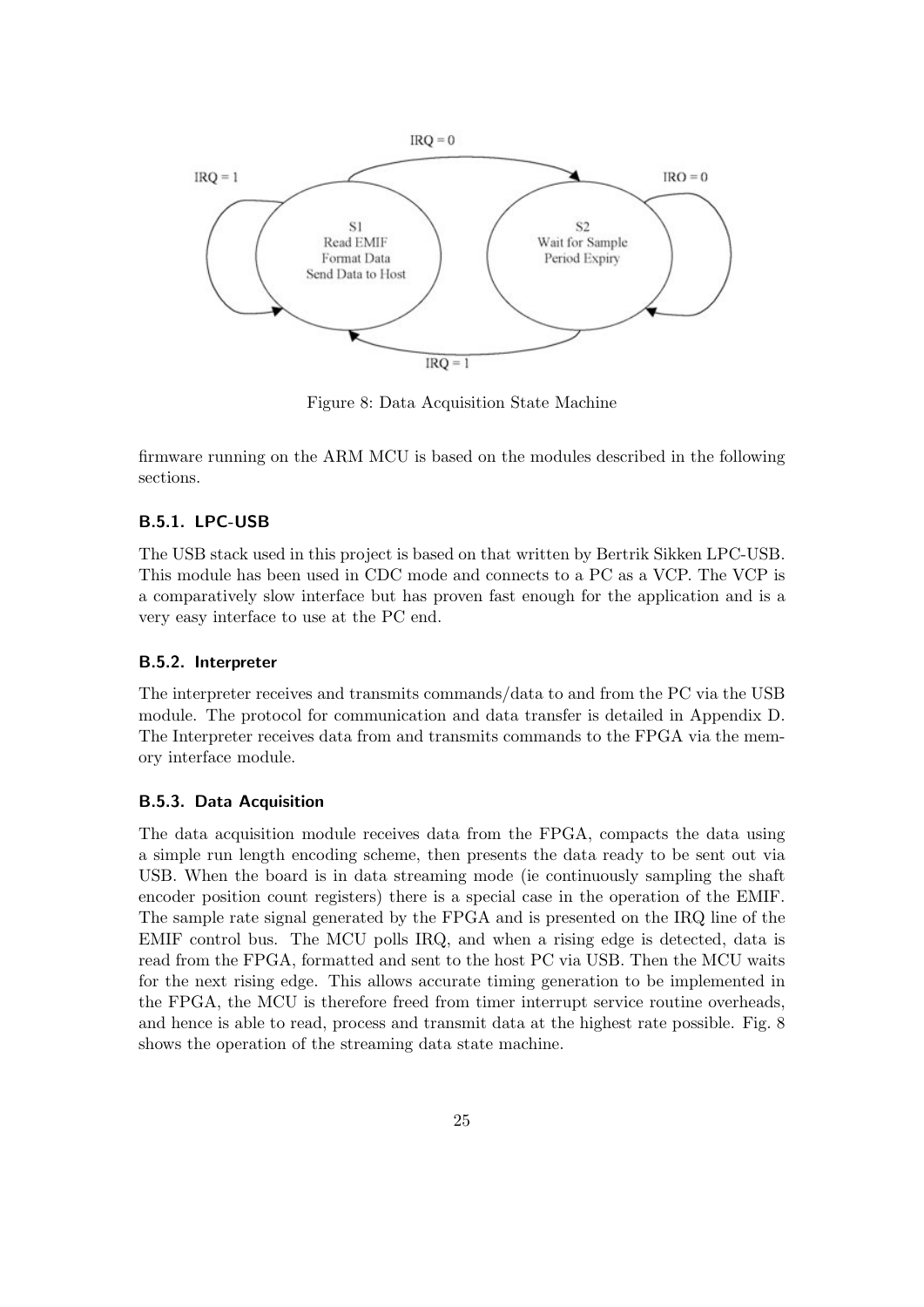

Figure 9: EMIF Timing Diagrams

# B.5.4. Memory Interface

The EMIF is a parallel half duplex communications bus implemented in software. It has a 16bit wide data bus, 6bit wide address bus and 3bit bus control logic. The EMIF provides a fast data link between the ARM MCU and the FPGA, with a data rate of around 5MB/s. The ARM MCU is the bus master; all communications are initiated and controlled by it.

# C. FPGA Register Set

FPGA register set description.

# 1. Counter 1 Position Register High

Name: CNT1PRH R/W: Read Only ADDR: 0x00 POR Value: 0x0000 Bit Description:

• CNT1PRH[15..0] - Counter 1 position high word.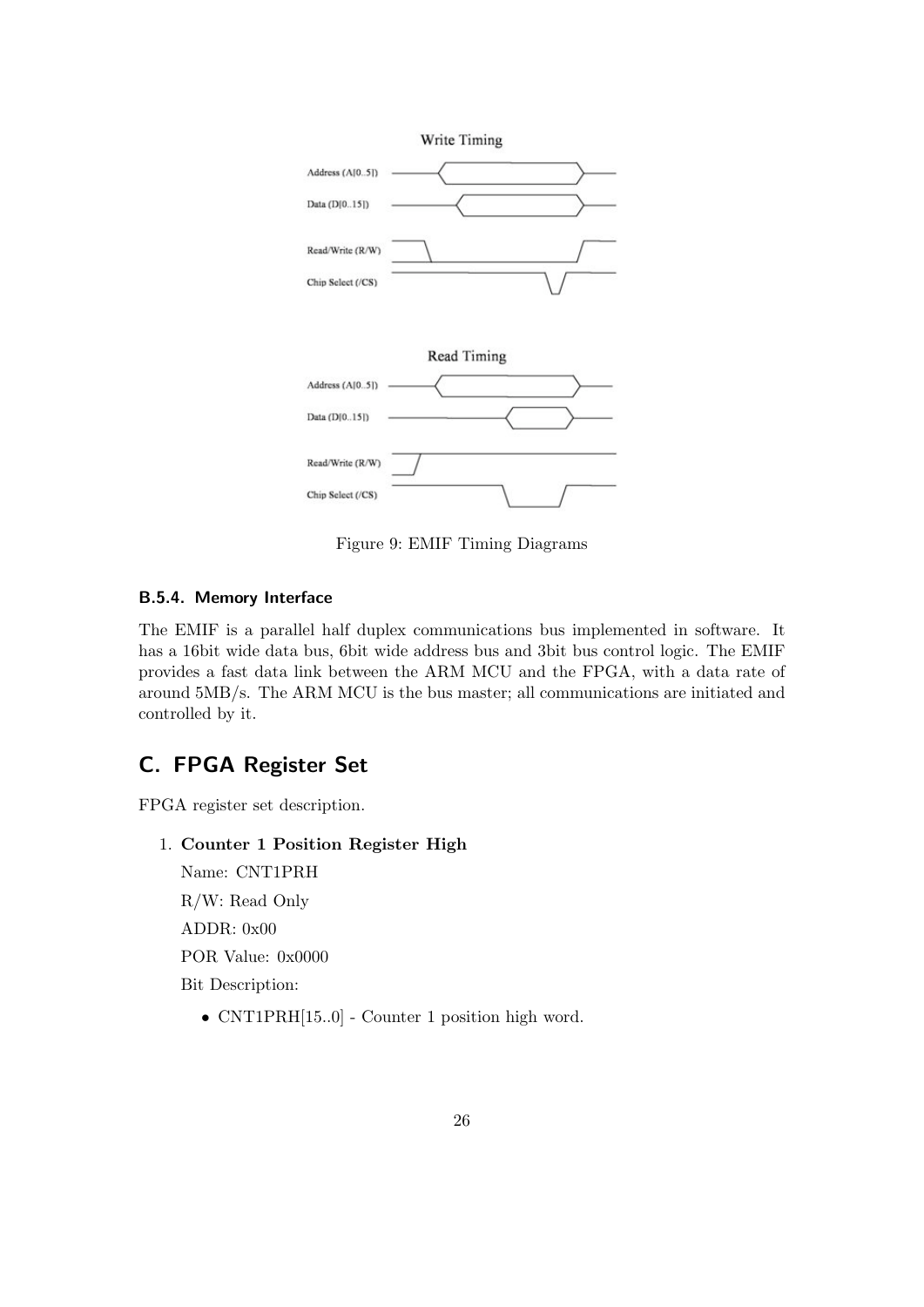| - ⊷<br>⊥∪                                                               | $\overline{\phantom{a}}$<br>- | $\Omega$<br>⊥ບ  | റ<br>╭<br>--    | -<br>--      | ∸         | ч            |           |           | ◠         | -<br>h<br>. . |              | ⌒               | ∽               |                 |                        |
|-------------------------------------------------------------------------|-------------------------------|-----------------|-----------------|--------------|-----------|--------------|-----------|-----------|-----------|---------------|--------------|-----------------|-----------------|-----------------|------------------------|
| $\sim$ $\sim$ $\sim$<br>. <del>. .</del><br>$\mathbf{v}$<br>.<br>-<br>. | $\cdot$ .                     | $\cdot$ $\cdot$ | $\cdot$ $\cdot$ | $\cdot\cdot$ | $\cdot$ . | $\cdot\cdot$ | $\cdot$ . | $\cdot$ . | $\cdot$ . | $\cdot$ .     | $\cdot\cdot$ | $\cdot$ $\cdot$ | $\cdot$ $\cdot$ | $\cdot$ $\cdot$ | $\sim$<br>$\mathbf{v}$ |

Table 2: Register 0 (CNT1PRH) bit assignment

#### 2. Counter 1 Position Register Low

Name: CNT1PRL R/W: Read Only ADDR: 0x01 POR Value: 0x0000

| - -<br>∽<br>TΩ                                            | $\overline{4}$ |              | $\sim$       | -- --        | $\sqrt{2}$<br>πU | ч<br>ື    |              | -         | 6            | $\tilde{\phantom{a}}$<br>∽<br>್ರ | -         | $\epsilon$<br>ഄ |           |     |        |
|-----------------------------------------------------------|----------------|--------------|--------------|--------------|------------------|-----------|--------------|-----------|--------------|----------------------------------|-----------|-----------------|-----------|-----|--------|
| $\sim$ $\sim$ $\sim$<br>--<br>N<br>◡<br>ن 1 س<br><u>.</u> | $\cdot$ .      | $\cdot\cdot$ | $\cdot\cdot$ | $\cdot\cdot$ | $\cdot$ .        | $\cdot$ . | $\cdot\cdot$ | $\cdot$ . | $\cdot\cdot$ | $\cdot$ .                        | $\cdot$ . | $\cdot$ .       | $\cdot$ . | . . | $\sim$ |

Table 3: Register 1 (CNT1PRL) bit assignment

Bit Description:

• CNT1PRL[15..0] - Counter 1 position low word.

This word combined with CNT1PRH makes up the 32bit counter 1 position register.

If the position count is not expected to exceed  $+$  or  $-32768$ , then it is sufficient to read only this register.

Eg1: for a 2048 position shaft encoder, up to 16 revolutions in one direction can be tracked by CNT1PRL alone.

Eg2: for a 2048 position device, up to 1048576 revolutions in one direction can be tracked by the combination of CNT1PRH and CNT1PRL

#### 3. Counter 2 Position Register High

Name: CNT2PRH

R/W: Read Only

ADDR: 0x02

POR Value: 0x0000

Bit Description:

• CNT2PRH[15..0] - Counter 2 position high word.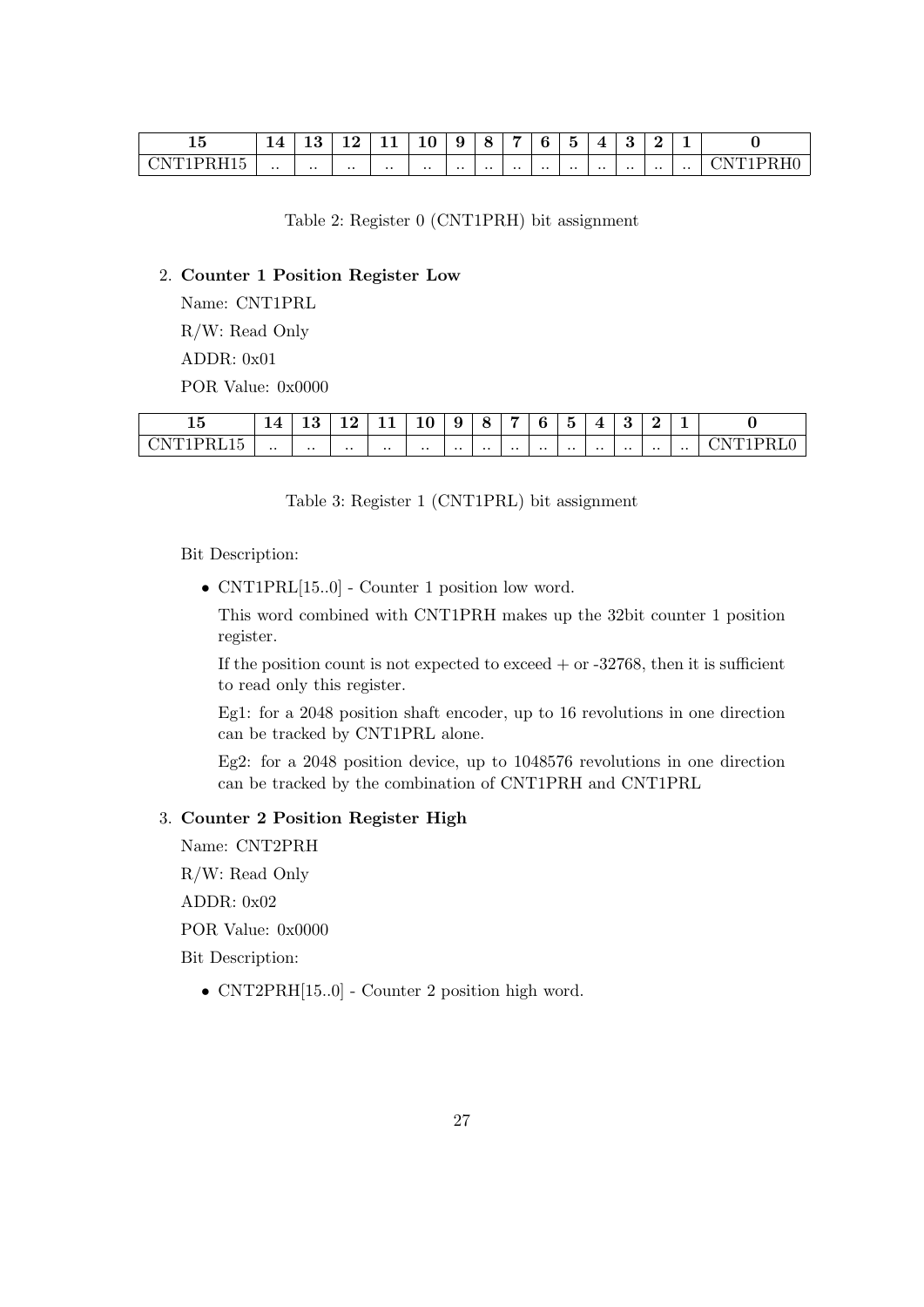#### 4. Counter 2 Position Register Low

Name: CNT2PRL R/W: Read Only

ADDR: 0x03

POR Value: 0x0000

Bit Description:

• CNT2PRL[15..0] - Counter 2 position low word.

CNT2PRH and CNT2PRL have the same functionality as registers 0 and 1, but with regards to position counter 2.

#### 5. Counter 3 Position Register High

Name: CNT3PRH

R/W: Read Only

ADDR: 0x04

POR Value: 0x0000

Bit Description:

• CNT3PRH[15..0] - Counter 3 position high word.

# 6. Counter 3 Position Register Low

Name: CNT3PRL

R/W: Read Only

ADDR: 0x05

POR Value: 0x0000

Bit Description:

• CNT3PRL[15..0] - Counter 3 position low word.

CNT3PRH and CNT3PRL have the same functionality as registers 0 and 1, but with regards to position counter 3.

#### 7. Counter 4 Position Register High

Name: CNT4PRH R/W: Read Only

ADDR: 0x06

POR Value: 0x0000

Bit Description:

• CNT4PRH[15..0] - Counter 4 position high word.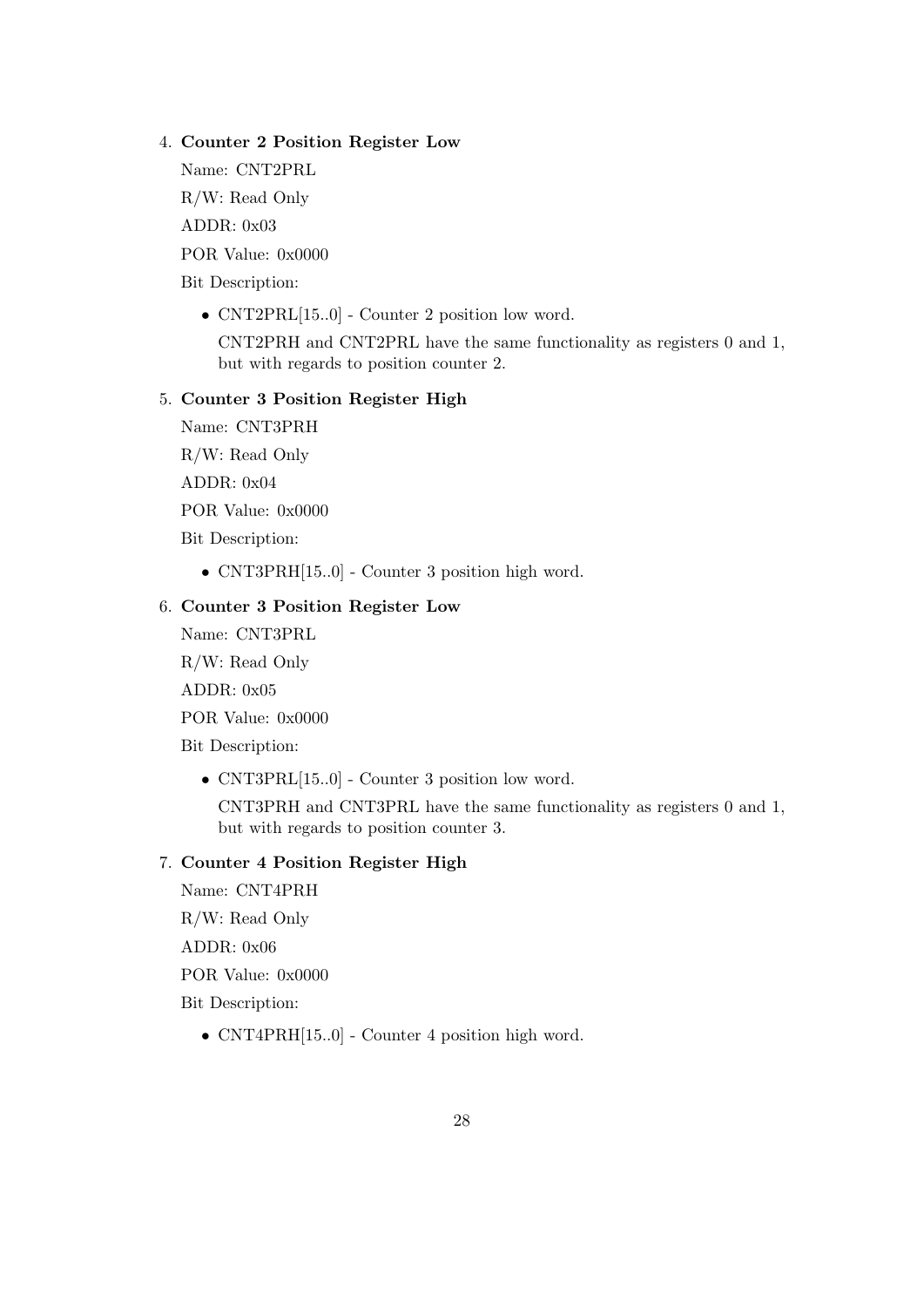#### 8. Counter 4 Position Register Low

Name: CNT4PRL R/W: Read Only ADDR: 0x07 POR Value: 0x0000

Bit Description:

• CNT4PRL[15..0] - Counter 4 position low word.

CNT4PRH and CNT4PRL have the same functionality as registers 0 and 1, but with regards to position counter 4.

#### 9. Counter Status Register

Name: CNTSR

R/W: Read Only

ADDR: 0x08

POR Value: 0x0000

| - -<br>TĄ                         | -         | $\epsilon$ | $\epsilon$<br>-- | ---       | - -<br>≖  | о<br>Ū          | -<br>◡    |                 |           | -<br>∽<br>ປ | Æ         | υ            | ີ            | -               |   |
|-----------------------------------|-----------|------------|------------------|-----------|-----------|-----------------|-----------|-----------------|-----------|-------------|-----------|--------------|--------------|-----------------|---|
| ~-<br>-<br>◡<br>$\tilde{}$<br>. . | $\cdot$ . | $\cdot$ .  | $\cdot$ $\cdot$  | $\cdot$ . | $\cdot$ . | $\cdot$ $\cdot$ | $\cdot$ . | $\cdot$ $\cdot$ | $\cdot$ . | $\cdot$ .   | $\cdot$ . | $\cdot\cdot$ | $\cdot\cdot$ | $\cdot$ $\cdot$ | ∼ |

Table 4: Register 8 (CNTSR) bit assignment

Bit Description:

• CNTSR [15..0]

No Function.

# 10. Counter Control Register

Name: CNTCR R/W: Write Only

ADDR: 0x09

POR Value: 0x0000

Bit Description:

- CNTCR [15..12] No Function.
- CNTCR[11] CNTR4RST

Resets position counter 4 [CNT4PRH:CNT4PRL] to 0x00000000 when high, has no effect when low.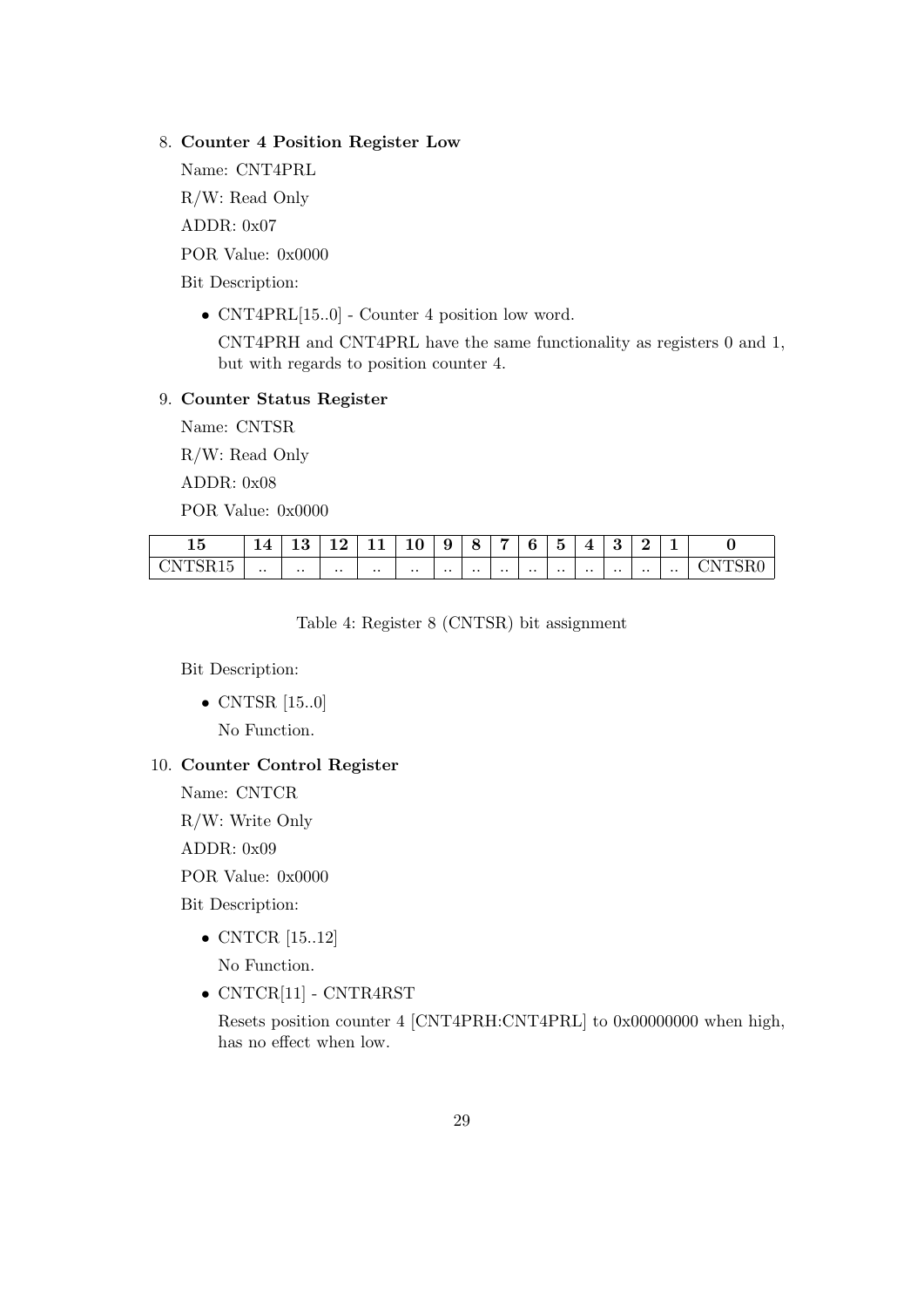| 15                 | 14                 | 13                 | 12                       |
|--------------------|--------------------|--------------------|--------------------------|
| CNTCR15            | $\cdot$ $\cdot$    |                    | CNTCR12                  |
| 11                 | 10                 |                    |                          |
| CNTR4RST           | <b>CNTR4EN</b>     | CNTR3RST           | <b>CNTR3EN</b>           |
|                    |                    |                    |                          |
| CNTR2RST           | <b>CNTR2EN</b>     | CNTR1RST           | CNTR1EN                  |
|                    |                    |                    |                          |
| SCDIV <sub>3</sub> | SCDIV <sub>2</sub> | SCDIV <sub>1</sub> | <b>SCDIV<sub>0</sub></b> |

Table 5: Register 9 (CNTCR) bit assignment

• CNTCR[10] - CNTR4EN

Enables position counter 4 when high, disables counter when low.

• CNTCR[9] - CNTR3RST

Resets position counter 3 [CNT3PRH:CNT3PRL] to 0x00000000 when high, has no effect when low.

• CNTCR[8] - CNTR3EN

Enables position counter3 when high, disables counter when low.

• CNTCR[7] - CNTR2RST

Resets position counter 2 [CNT2PRH:CNT2PRL] to 0x00000000 when high, has no effect when low.

• CNTCR[6] - CNTR2EN

Enables position counter 2 when high, disables counter when low.

• CNTCR[5] - CNTR1RST

Resets position counter 1 [CNT1PRH:CNT1PRL] to 0x00000000 when high, has no effect when low.

• CNTCR[4] - CNTR1EN

Enables position counter 1 when high, disables counter when low.

• CNTCR[3..0] - SCDIV3..SCDIV0

Sample Rate clock divider. The following table indicates the sample rate as set by these bits:

#### 11. GPIO Control Register

Name: GPIOCR R/W: Write Only ADDR: 0x0A POR Value: 0x0000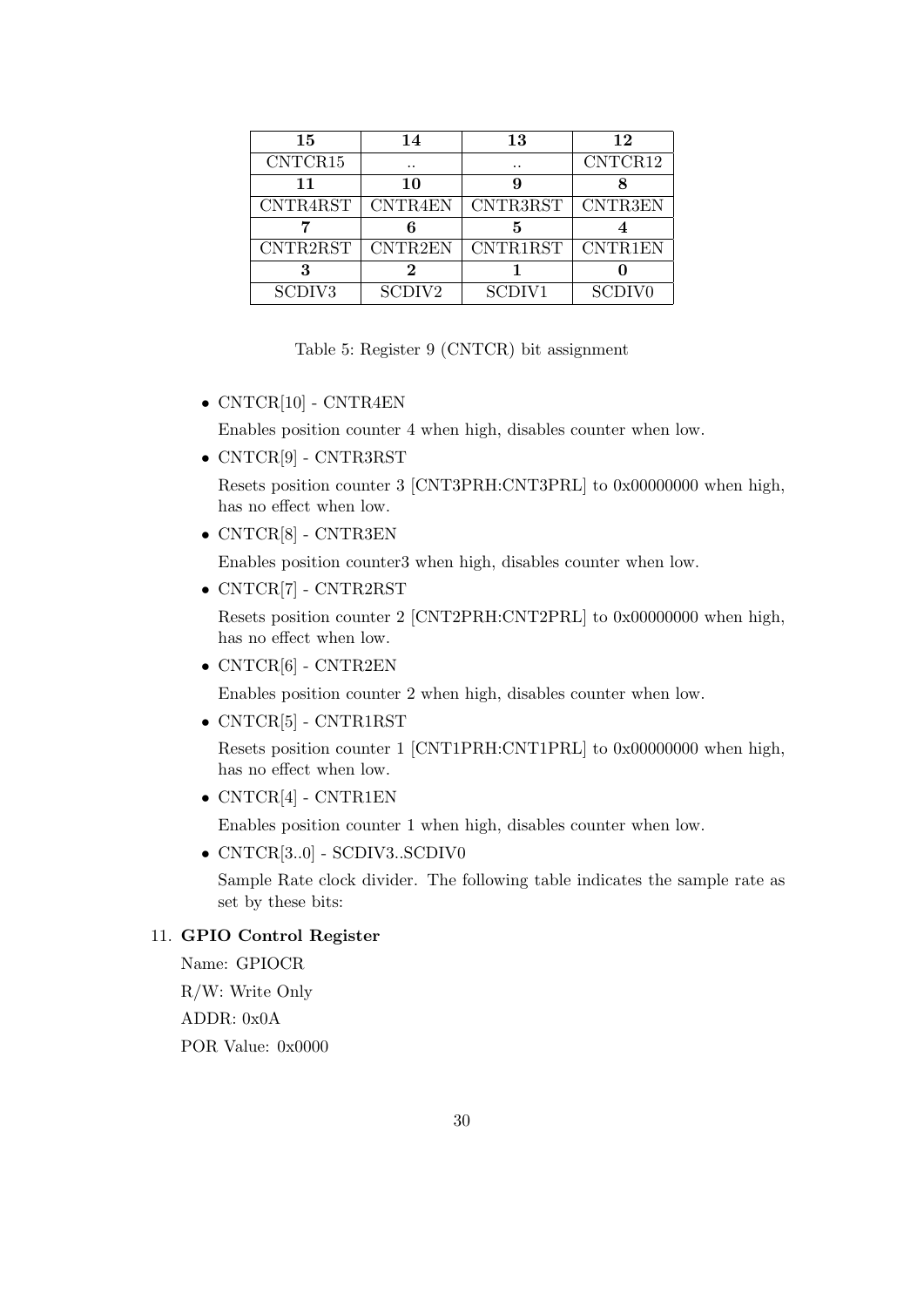| SCDIV <sub>3</sub> | SCDIV2 | SCDIV1 | SCDIV <sub>0</sub> | Sample Rate (kHz) |
|--------------------|--------|--------|--------------------|-------------------|
| 0                  |        |        | 0                  |                   |
|                    |        |        |                    | 10                |
|                    |        |        |                    | 50                |
| $\mathbf{0}$       |        |        |                    | 100               |
|                    |        |        |                    | 150               |
| $\mathbf{\Omega}$  |        |        |                    | 200               |
|                    |        |        |                    | 250               |
|                    |        |        |                    | 300               |
|                    |        |        | 0                  | 400               |
|                    |        |        |                    | 500               |
|                    |        |        | 0                  | 600               |
|                    |        |        |                    | 1000              |
|                    |        |        |                    | Reserved          |
|                    |        |        |                    | Reserved          |
|                    |        |        |                    | Reserved          |

Table 6: SCDIV[0..3] bit assignment

| 15        | 14            | 13              | 12              |
|-----------|---------------|-----------------|-----------------|
| GPIOCR15  | $\cdot \cdot$ | $\cdot$ .       | $\cdot \cdot$   |
| 11        | 10            |                 |                 |
| $\cdot$ . | $\cdot$ .     | $\cdot$ $\cdot$ | $\cdot$ $\cdot$ |
|           |               | 5               |                 |
| $\cdot$ . | . .           | $\cdot$ $\cdot$ | $\cdot$ $\cdot$ |
| 3         | 2             |                 |                 |
|           | <b>GPIOEN</b> | GPIODDRL        | <b>GPIODDRH</b> |

Table 7: Register 10 (GPIOCR) bit assignment

Bit Description:

• GPIOCR [15..3]

No Function.

• GPIOCR[2] - GPIOEN

Tri-states all GPIO pins without altering any other GPIO setup (Not Implemented).

• GPIOCR[1] - GPIODDRL

Sets the data direction of the GPIO port low byte pins. When set high, the pins are inputs, when low, the pins are outputs.

• GPIOCR[0] - GPIODDRH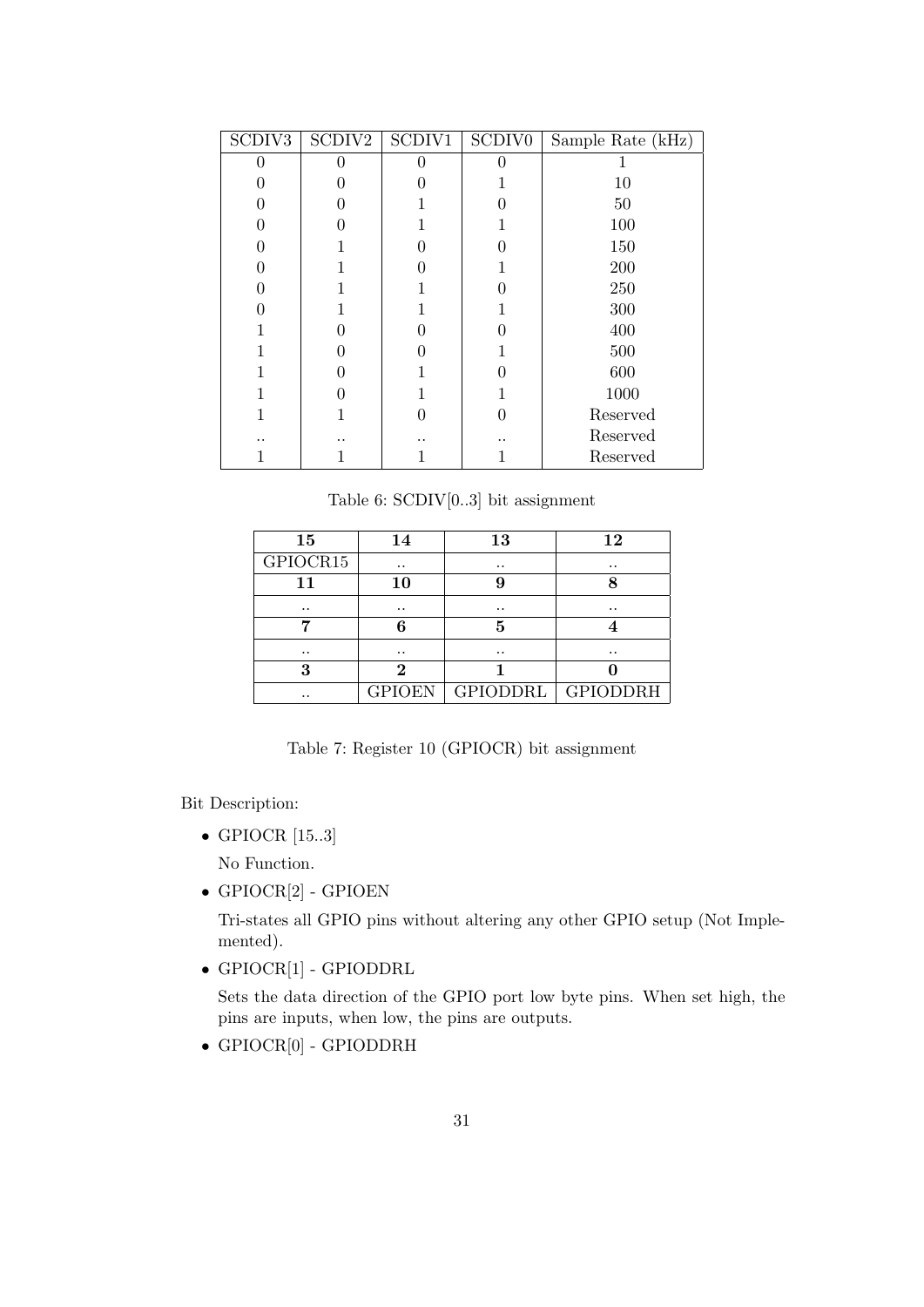Sets the data direction of the GPIO port high byte pins. When set high, the pins are inputs, when low, the pins are outputs.

### 12. GPIO Input Register

Name: GPIOPIN R/W: Read Only

ADDR: 0x0B

POR Value: 0x0000

| $\rightarrow$<br>ь<br>ᆚᅁ                           | 14<br>14     | $\cdot$ $\cdot$<br>പ | $\sim$          | -- -         | $\sim$<br>≖  | u<br>Ū          |           |              | h         | $\tilde{\phantom{a}}$<br>ь<br>ഄ | -               |              | $\Omega$     | -               |               |
|----------------------------------------------------|--------------|----------------------|-----------------|--------------|--------------|-----------------|-----------|--------------|-----------|---------------------------------|-----------------|--------------|--------------|-----------------|---------------|
| . <del>.</del><br>١Ρ<br>$\overline{ }$<br>--<br>-- | $\cdot\cdot$ | $\cdot\cdot$         | $\cdot$ $\cdot$ | $\cdot\cdot$ | $\cdot\cdot$ | $\cdot$ $\cdot$ | $\cdot$ . | $\cdot\cdot$ | $\cdot$ . | $\cdot$ $\cdot$                 | $\cdot$ $\cdot$ | $\cdot\cdot$ | $\cdot\cdot$ | $\cdot$ $\cdot$ | שנ<br>. – P 1 |

Table 8: Register 11 (GPIOPIN) bit assignment

Bit Description:

• GPIOPIN $[15..0]$ 

GPIO Data input register. When GPIOCR[1..0] - GPIODDRH and/or GPI-ODDRL are set to '1', then the GPIO pins are set to inputs and their values may be read from GPIOPIN[15..8] and/or GPIOPIN[7..0].

#### 13. GPIO Data Output Register

Name: GPIOPOUT

R/W: Write Only

ADDR: 0x0C

POR Value: 0x0000

| $\sim$<br>ᅩᅁ                                                                      | 14.          | $\epsilon$<br>⊥ບ | $\sim$<br>-- | - -<br>--- | 10              | ∽<br>u<br>◡ | O<br>∼<br>ີ  | ъ.        | ◠<br>o    | $\tilde{\phantom{a}}$<br>đ | z            | υ               | $\sim$    |           |                                                    |
|-----------------------------------------------------------------------------------|--------------|------------------|--------------|------------|-----------------|-------------|--------------|-----------|-----------|----------------------------|--------------|-----------------|-----------|-----------|----------------------------------------------------|
| 5.777722<br>$- - - -$<br>. P'<br>∘ ∟ ப<br>. .<br>◡<br>$\sim$<br>--<br>$\check{~}$ | $\cdot\cdot$ | $\cdot$ .        | $\cdot$ .    | $\cdot$ .  | $\cdot$ $\cdot$ | $\cdot$ .   | $\cdot\cdot$ | $\cdot$ . | $\cdot$ . | $\cdot\cdot$               | $\cdot\cdot$ | $\cdot$ $\cdot$ | $\cdot$ . | $\cdot$ . | - 211<br>╺<br>ᆂᅗ<br>◡<br>---<br>◡<br>-<br>∼<br>. . |

Table 9: Register 12 (GPIOPOUT) bit assignment

Bit Description:

 $\bullet$  GPIOPOUT[15..0]

GPIO Data output register. When GPIOCR[1..0] - GPIODDRH and/or GPI-ODDRL are set to '0', then the GPIO pins are set to outputs and the values from GPIOPOUT[15..8] and/or GPIOPOUT[7..0].

If GPIOCR[1..0] - GPIODDRH and/or GPIODDRL are set to inputs, the value in GPIOPOUT has no effect.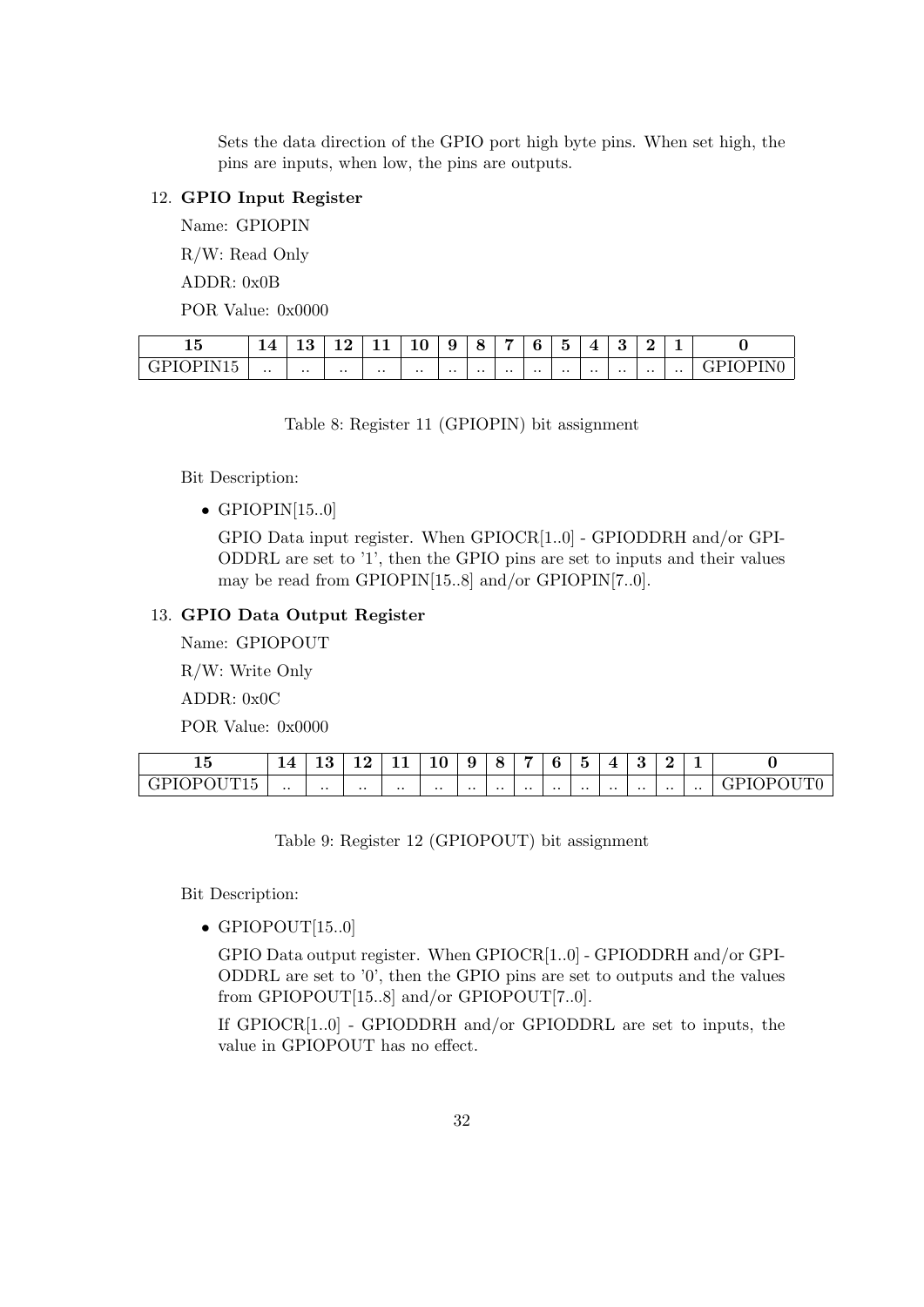#### 14. Unused registers

Name: N/A R/W: N/A ADDR: 0x0D-0x3F POR Value: 0x0000

These registers read back 0x0000 and may be written any value, but the contents have no effect on any FPGA system.

# D. Data Acquisition Device Control Protocol

PC Protocol Specification.

Control over the ARM system is affected by some simple ASCII based codes. Every command consists of a control character that is optionally followed by a modifier character or data argument.

Two control modes are availible, verbose and non verbose.

When verbose mode is enabled, text prompts are returned on reception of any command and data is streamed in ascii coded decimal format. Verbose mode is intended for use as a diagnostic/training tool in conjunction with a terminal emulator program such as teraterm (on MS Windows).

When verbose mode is disabled, very little human readable information is returned by the ARM firmware.

The following is a description of the various command codes that can be sent to the Data aquisition device and thier return values (if any).

The carriage return character is reffered to as 'CR' in the descriptions below.

#### 1. Verbose Mode

Control Character:'v'

Modifier 0: '0' turns verbose mode off. In verbose mode returns "CRverbose offCR".

Modifier 1: '1' turns verbose mode on. In verbose mode returns "CRverbose onCR".

Power on default: Off

Verbose mode enables messages to be sent back from the Data aquisition device to a terminal/shell. These messages allow use of the device by a user without need to write a script.

#### 2. Streaming Data

Control Character:'s'

Modifier 0: '0' turns streaming data off. In verbose mode returns "CRstop polled streaming dataCR".

Modifier 1: '1' turns streaming data on. In verbose mode returns "CRstart polled streaming dataCR".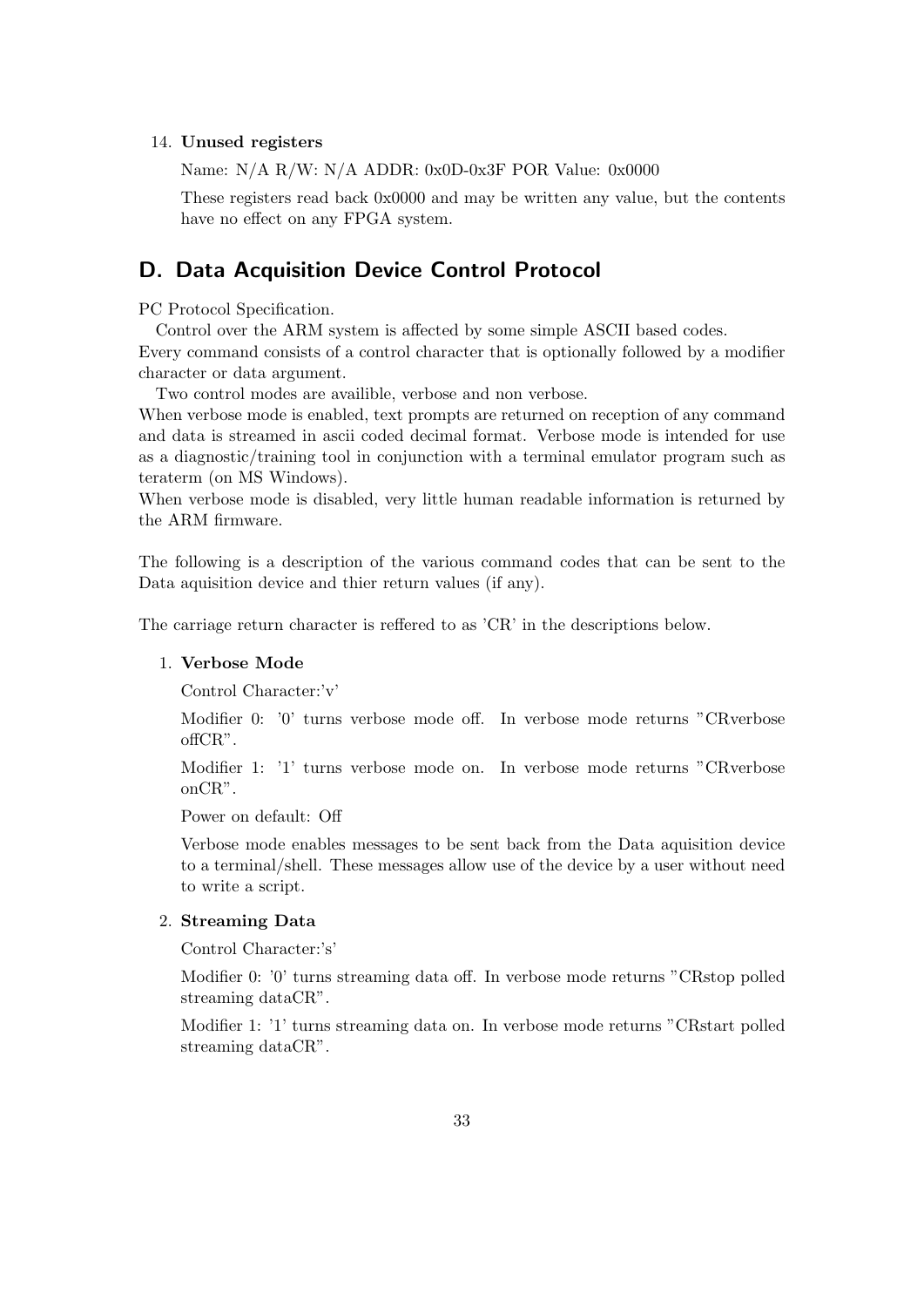Power on default: Stopped

After this command has been issued, the ARM echoes the 's' character then starts to read shaft encoder data from the FPGA. The data is sent from the USB port in a packet format which is defined by the system setup commands outlined below. The packet format is:

[DIAGNOSTIC COUNT][SAMPLE COUNT][ENCODER1 POS][ENCODER2 POS]

In non-verbose mode: All data is send in binary format. DIAGNOSTIC COUNT is a 32bit (4bytes) count reporting the arm sample sate machine cycle count value, and is present only if diagnostic mode is enabled.

SAMPLE COUNT, ENCODER1 POS and ENCODER2 POS are 8, 16 or 32bits long (1, 2 or 4 bytes) each depending on the specified Data Mode, and are always present. In this mode the ARM system aborts on buffer overflow, meaning that data streams will be truncated in preference to suffering corruption.

In verbose mode: the same rules apply but the data is reported in ASCII string format. Each element in the sequence is formatted separately, delimited by a space character, each packet is terminated by a carriage return character. The data in this mode is of variable length, run length encoding is not applicable, and the ARM system blocks on buffer overflow therefore the sample timing can become non-deterministic.

#### 3. Data Mode

Control Character:'b'

Modifier 0: '1' sets data mode to 32 bits. In verbose mode returns "CR32bit modeCR".

Modifier 1: '2' sets data mode to 16 bits. In verbose mode returns "CR16bit modeCR".

Modifier 0: '3' sets data mode to 8 bits. In verbose mode returns "CR8bit modeCR".

Modifier 1: '4' sets data mode to 16 bit count, 8 bit data. In verbose mode returns "CR16bpos, 8bit data modeCR".

Power on default: 32 bit mode

Data width determines the number of bits used to count the number of samples taken and the shaft encoder position.

In 32 bit mode, the sample count and both encoder position values are 32 bits in size. The sample counter will wrap around at count 4294967296, and the position can be tracked for a maximum of 1048576 consequetive revolutions in either direction. The encoder positions are reported as absolute position values. The total packet length is 12 bytes in 32 bit mode.

In 16 bit mode, the sample count and both encoder position values are 16 bits in size. The sample counter will wrap around at count 65536, and the position can be tracked for a maximum of 16 consequetive revolutions in one direction. The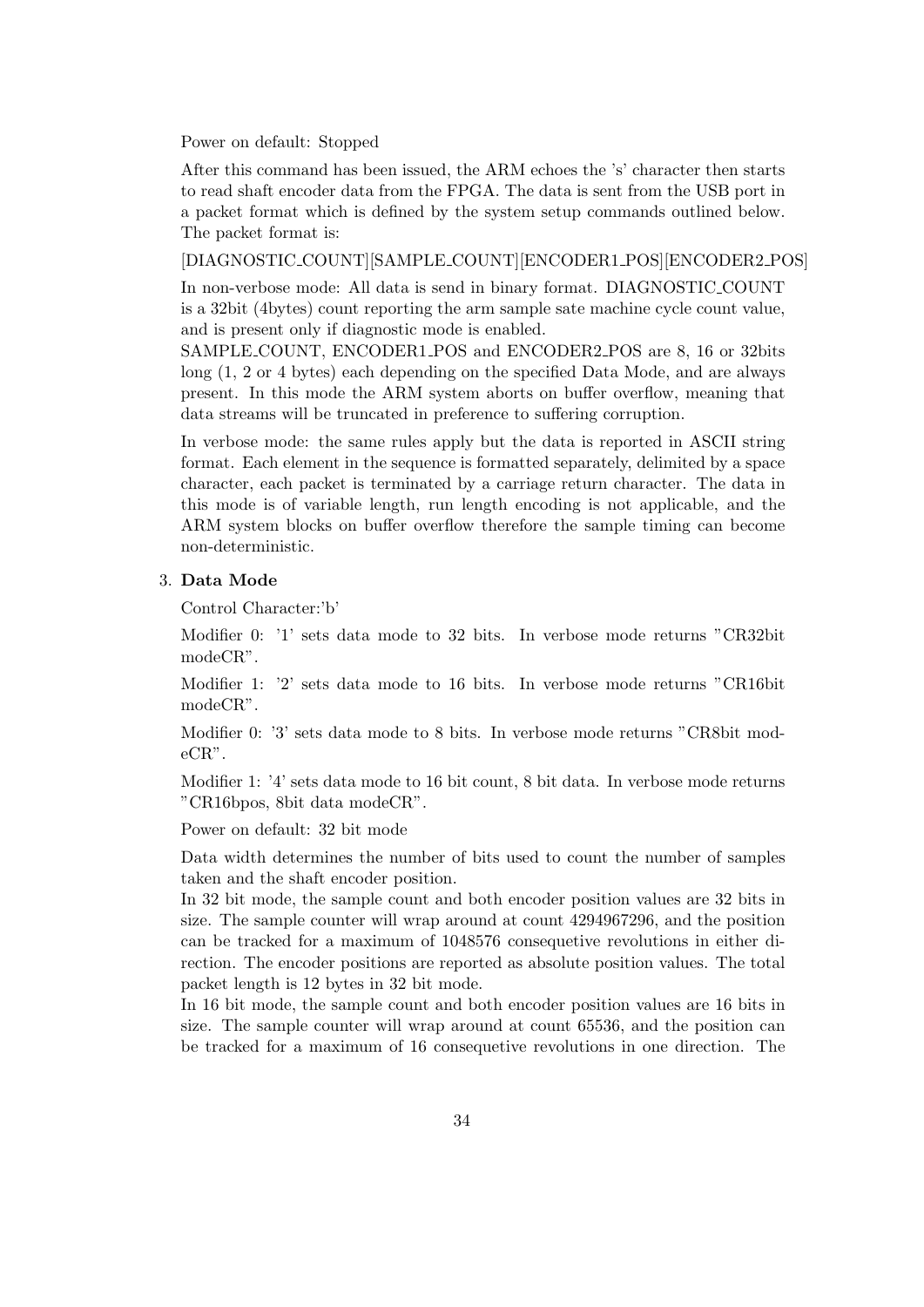encoder positions are reported as absolute position values. The total packet length is 6 bytes in 16 bit mode.

In 8 bit mode, the sample count and both encoder position values are 8 bits in size. The sample counter will wrap around at count 256. The encoder positions are not reported as absolute position values - the difference between the position at sample n and the position at sample n-1 is reported. The total packet length is 3 bytes in 8 bit mode.

In 16/8 bit mode, the sample count is 16 bit and both encoder position values are 8 bits in size. The sample counter will wrap around at count 65535. The encoder positions are not reported as absolute position values - the difference between the position at sample n and the position at sample n-1 is reported. The total packet length is 4 bytes in 16/8 bit mode.

#### 4. Run Length Encoding Mode

Control Character:'l'

Modifier 0: '0' sets run length encoding on. In verbose mode returns "CRRLE enabledCR".

Modifier 1: '1' sets run length encoding off. In verbose mode returns "CRRLE disabledCR".

Power on default: Off

When run length encoding is on, the ARM counts the number of sample rate cycles between changes in either of the encoder posoition values. When a change in position is detected, the sample count and new position data is sent.

When run length encoding is off, the ARM sends sample count and position data once every sample period.

#### 5. Diagnostic Mode

Control Character:'d'

Modifier 0: '0' sets diagnostic mode on. In verbose mode returns "CRdiagnostic mode onCR".

Modifier 1: '1' sets diagnostic mode off. In verbose mode returns "CRdiagnostic mode offCR".

Power on default: Off

When Diagnostic mode is enabled, the ARM maintains a count vaule that increments every time the streaming data state machine is acivated. This count can be used to determine the how well the ARM is coping with the sample rate applied by the FPGA. When the count value reported is  $\lambda$ 1 then the state machine is completing at least 1 cycle per sample period. If the count value is  $= 1$  then the ARM is not able to read in the data from the FPGA, process the data and send it on to the USB stack with adequate time to spare. The timing between samples will eventually drift below the sample rate if verbose mode is on, otherwise the state machine will force an exit to the user interface.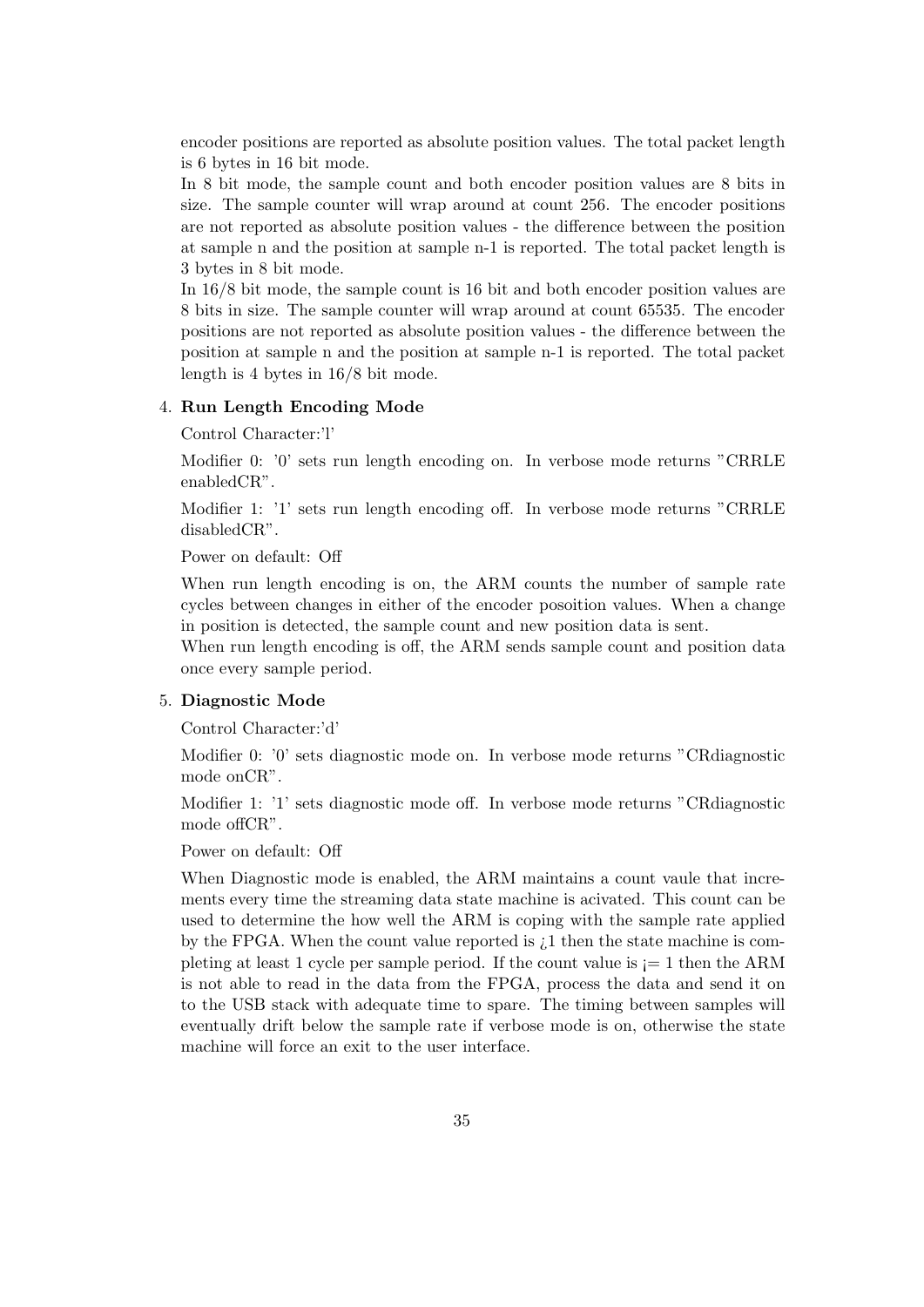#### 6. Interrogate

Control Character:'i'

Modifier 0: '0' reports the name of the device. In verbose mode returns "CRname=DBLPNDLMCR".

Modifier 1: '1' reports the ID of thre device. In verbose mode returns "CRID=0CR".

Modifier 2: '2' reports the device info string. In verbose mode returns "CRinfo=no" info availibleCR".

The interrogate command is a system command used for identificationn purposes. It is used by the pylogger software in the discovery method findShaftEncodeInterface() of class SerialCtrl(), module ctrl.py.

#### 7. Read-32

Control Character:'R'

argument 0: the address to read from may be a number (ascii coded decimal) in the range of 0-32. In verbose mode a prompt is first given: "type read address:".

returns: a number in the range of -2147483647 to 2147483648 (the register value). In verbose mode a prompt is given: "read long data from:  $XX =$ " where  $XX$  is the address specified.

Read-32 reads two consequetive 16bit registers and reports their value as an integer. A carriage return character is expected after the address argument.

#### 8. Read-16

Control Character:'r'

argument 0: the address to read from may be a number (ascii coded decimal) in the range of 0-32. In verbose mode a prompt is first given: "type read address:".

returns: a number in the range of -32767 to 32768 (the register value). In verbose mode a prompt is given: "read long data from:  $XX =$ " where  $XX$  is the address specified.

Read-16 reads one 16bit register and reports its value as an integer. A carriage return character is expected after the address argument.

#### 9. Write-32

Control Character:'W'

argument 0: the address to write to may be a number (ascii coded decimal) in the range of 0-32. In verbose mode a prompt is first given: "type write address:".

argument 1: the data to write to the register, a number in the range of -2147483647 to 2147483648. In verbose mode a prompt is first given: "type write long data".

returns: In verbose mode a prompt is given: "writing long data: YY to: XX" where XX is the address specified, YY is the data specified.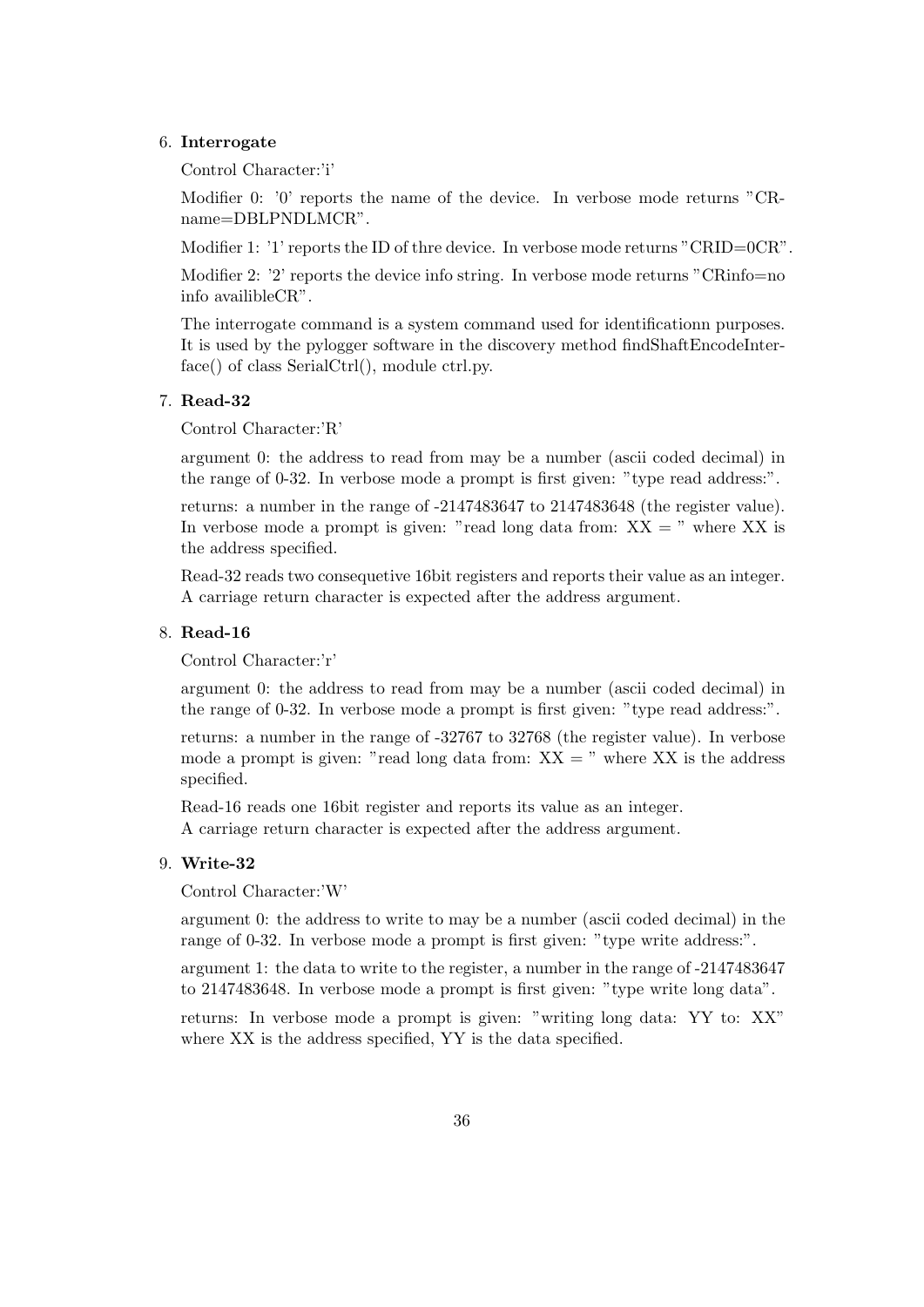Write-32 writes an integer value to two consequetive 16bit registers. A carriage return character is expected after the address argument and data arguments.

#### 10. Write-16

Control Character:'w'

argument 0: the address to write to may be a number (ascii coded decimal) in the range of 0-32. In verbose mode a prompt is first given: "type write address:".

argument 1: the data to write to the register, a number in the range of -32767 to 32768. In verbose mode a prompt is first given: "type write long data".

returns: In verbose mode a prompt is given: "writing long data: YY to: XX" where XX is the address specified, YY is the data specified.

Write-16 writes an integer value to one 16bit register.

A carriage return character is expected after the address argument and data arguments.

# E. Programming the ARM Firmware

Basics of how to program the NXP ARM microcontroller.

Items Required:

- 1. MS Windows PC
- 2. RS-232 cable
- 3. LPC2000 Flash Utility application V2.2.3

Instructions:

1. start LPC2000 Flash Utility application

set: comport to your comport number baudrate to 19200 check "Use DTR/RTS for Reset and Bootloader Selection" tick box XTAL Freq. [kHz] text box to 12000

- 2. open the encoder interface device case.
- 3. short out JP1 labelled ISP EN with a jumper
- 4. plug in serial port cable
- 5. plug in the USB cable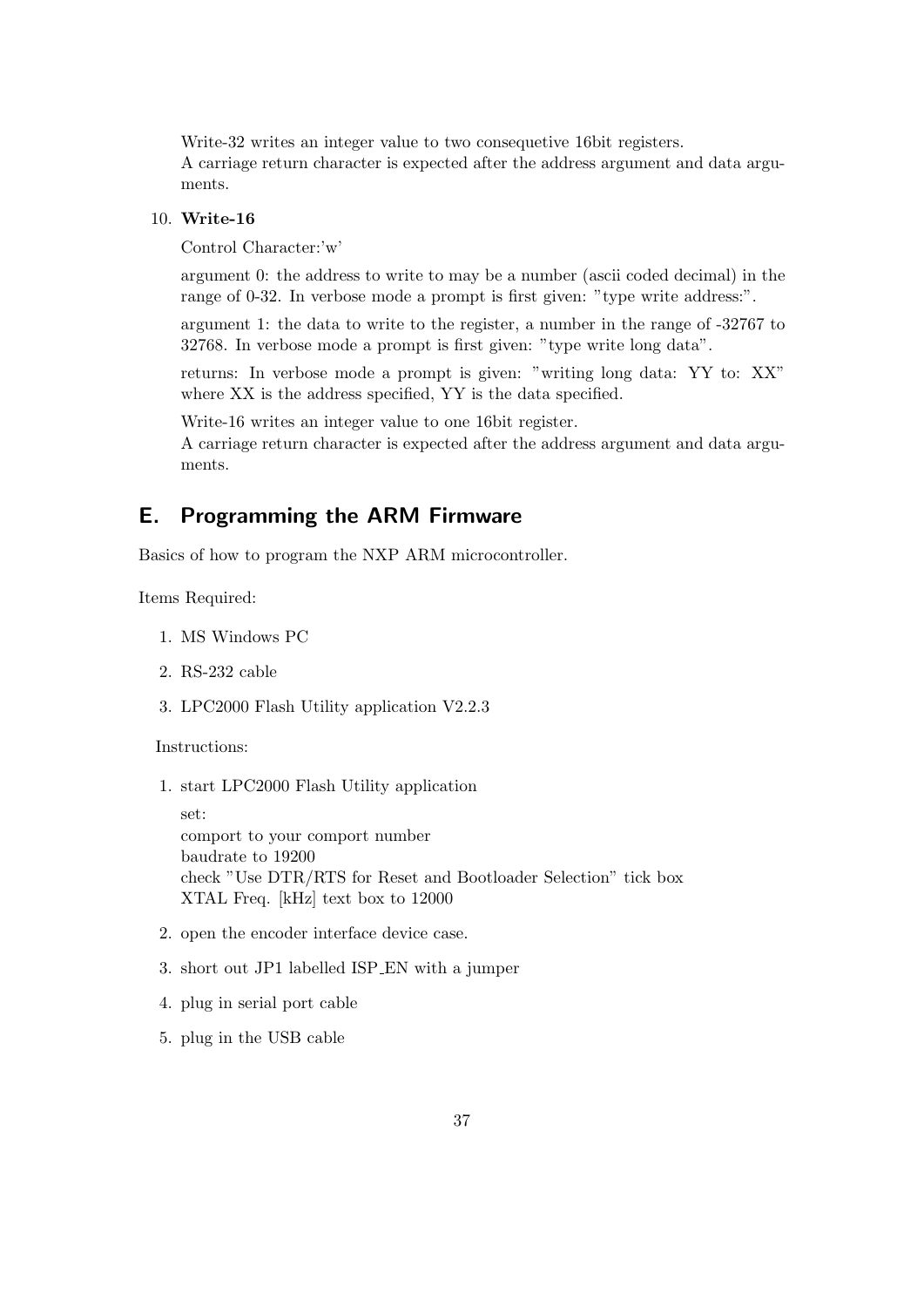- 6. navigate to src/fw/main.hex
- 7. press Upload to Flash button
- 8. when complete press reset or power cycle the board.

#### Update:

An improved programming application now exists, Flash Magic, availible for download from http://www.flashmagictool.com/. This may be used in the same manner as the LPC2000 Flash Utility. Note that in order to use the tool, under "Options/Advanced Options/Hardware Config" the following boxes must be checked.

- 1. "Use DTR and RTS to control RST and ISP pins"
- 2. "Keep RTS asserted while COM port open" in the

On the front end of the interface, the following settings can be used:

- 1. device: LPC2148
- 2. Baudrate: 38400
- 3. interface: none(ISP)
- 4. oscillator: 12MHz
- 5. check "verify after programming"
- 6. uncheck "fill unused flash"
- 7. check "erase all flash"
- 8. select file: /dp/src/fw/main.hex

To program, click start.

# F. Author's Contributions

- Piers Lawrence
	- Mechanical drawings
	- Construction
	- Software development
- Michael Stuart
	- Electronic design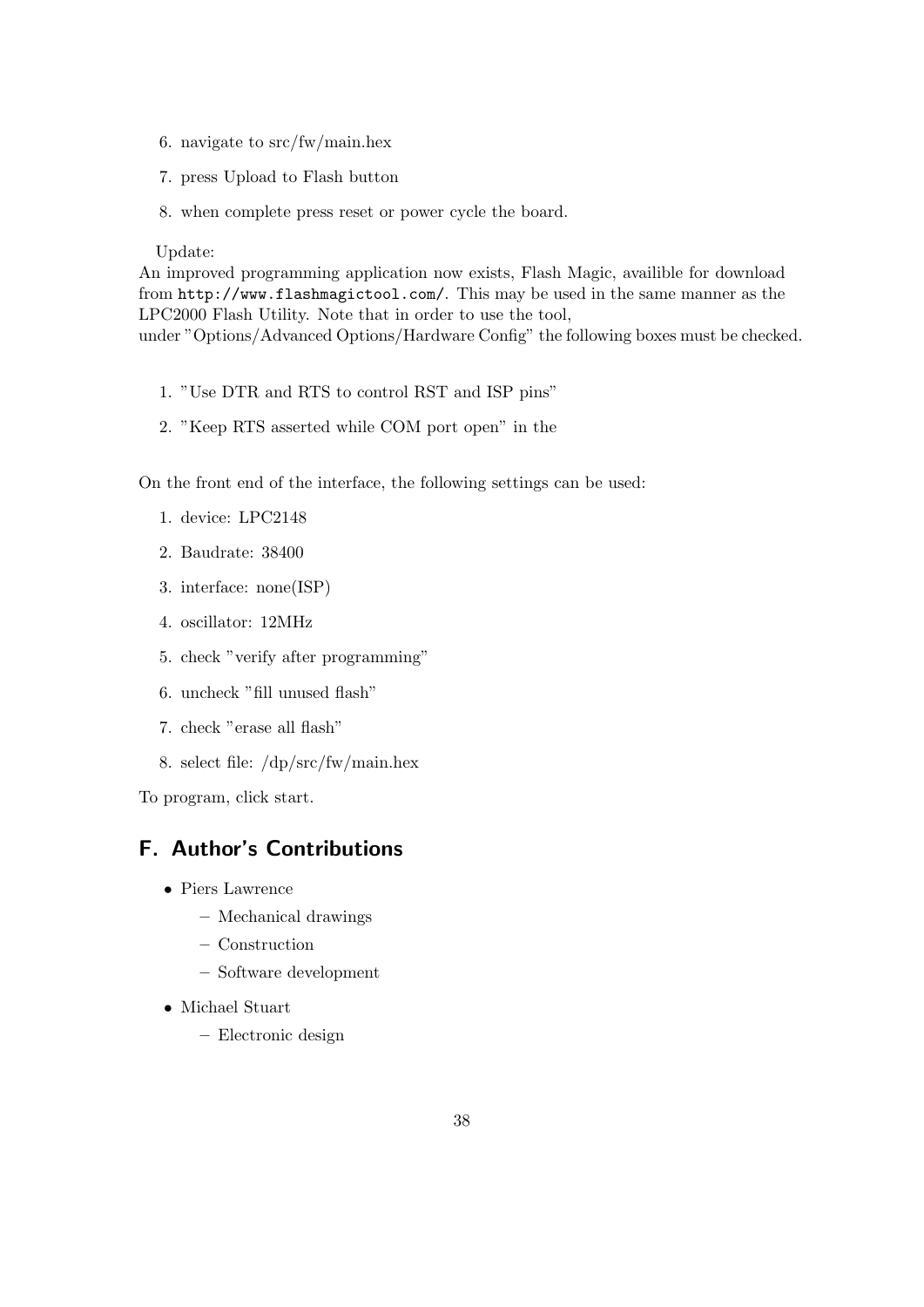- Transfer protocol design
- Software development
- Manual
- Richard Brown
	- Coordination
	- Report editing
- Warwick Tucker
	- Experimental Design
- Raazesh Sainudiin
	- Experimental Design
	- Report editing
	- Principal Investigator

# G. Acknowledgements

Piers Lawrence was supported by a Summer Scholarship 2008-2009 jointly funded by the University of Canterbury (UC) and the Tertiary Education Commission of New Zealand. We thank Professor Alan Nicholson for access to UC's Civil Engineering Laboratories. The Department of Mathematics and Statistics at UC supported this project.

# **References**

- [1] O.E. Lanford. A computer-assisted proof of the Feigenbaum conjectures. Bull. Amer. Math. Soc. (N.S.), 6(3):427–434, 1982.
- [2] J. Hass and R. Schlafly. Double bubbles minimize. Ann. of Math., 151(2):459–515, 2000.
- [3] W. Tucker. A rigorous ODE solver and Smale's 14th problem. Foundations of Computational Mathematics, 2(1):53–117, 2002.
- [4] T.C. Hales. A proof of the Kepler conjecture. Ann. of Math., 162:1065–1185, 2005.
- [5] P. Jäckel and T. Mullin. A numerical and experimental study of codimension-2 points in a parametrically excited double pendulum. Proceedings of the Royal Society of London. Series A: Mathematical, Physical and Engineering Sciences, 454(1980):3257–3274, 1998.
- [6] T. Shinbrot, C. Grebogi, J. Wisdom, and J.A. Yorke. Chaos in a double pendulum. Am. J. Phys., 60:491–496, 1992.